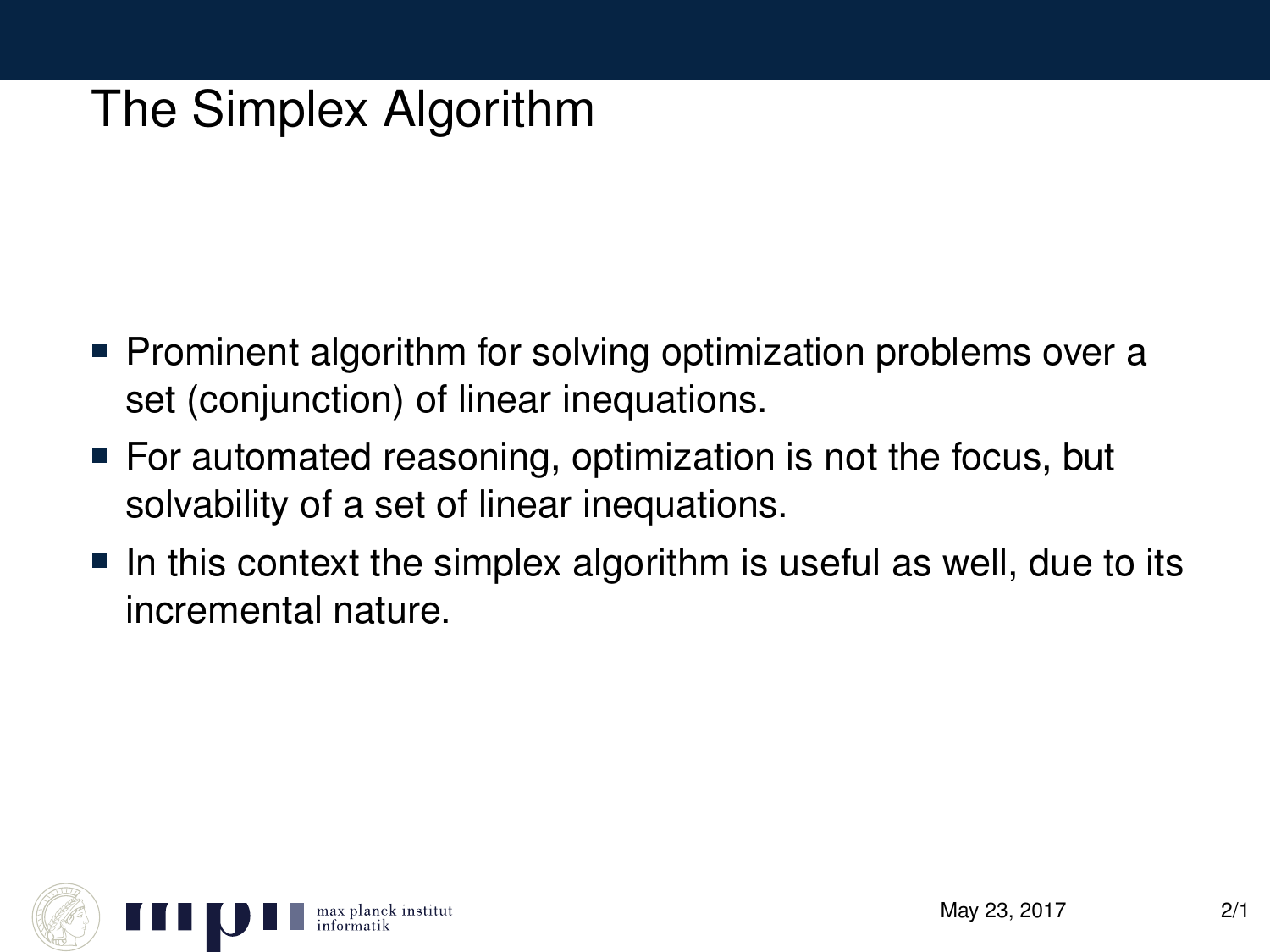### Incremental Nature

- Given a set *N* of inequations where the simplex algorithm has already found a solution.
- Add an inequation *A* to *N*.
- The algorithm needs not to start from scratch, but continues with the solution found for *N*.
- In practice, we only need a few steps to derive a solution for *N* ∪ {*A*} if it exists.

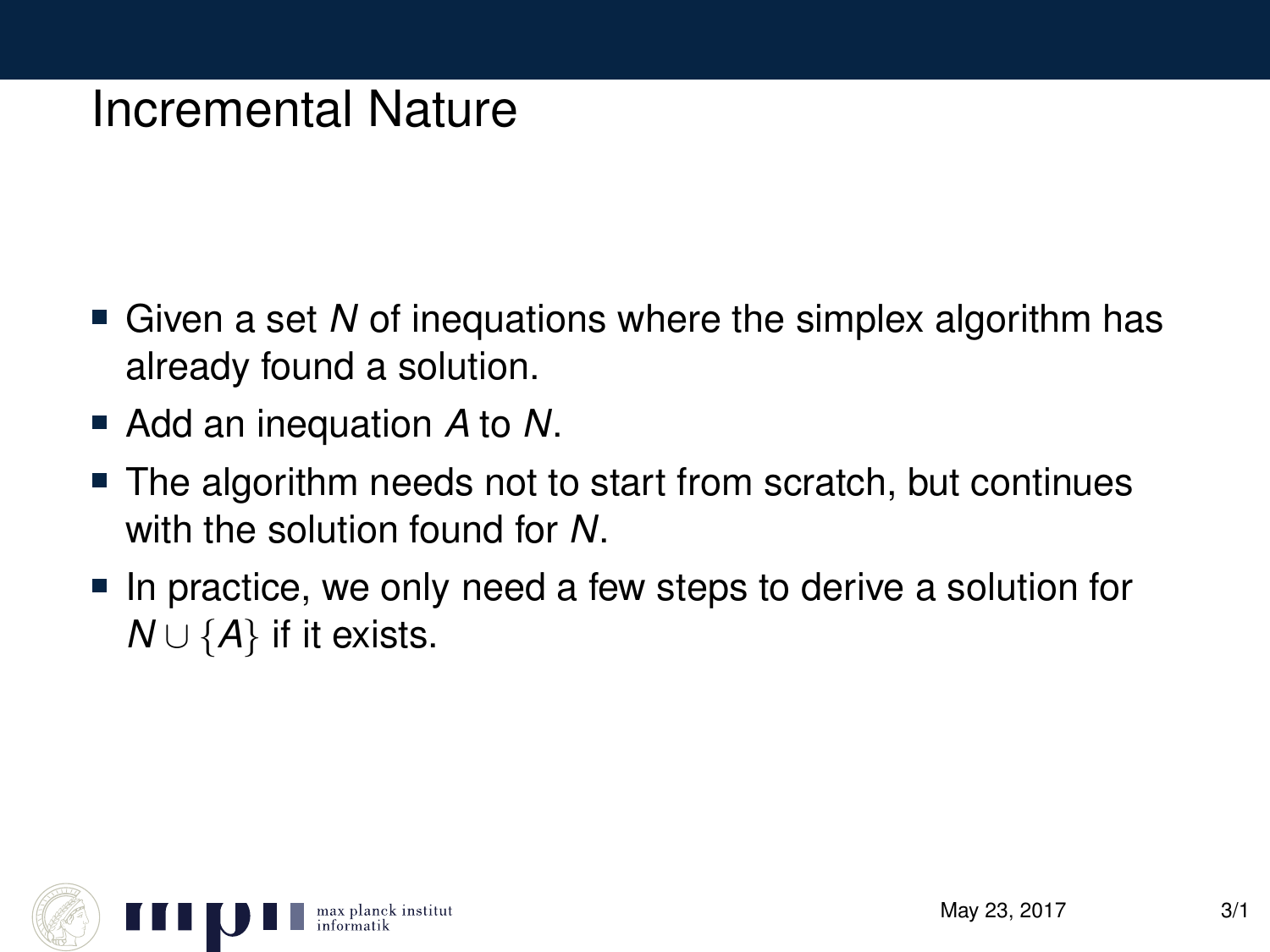# Preview CDCL(T)

A *theory T* is the *ground conjunctive fragment* of a logic. CDCL(T) extends a solver for a theory T (*theory solver*) to the *complete ground fragment* of the logic. It even allows us to build a solver that combines different logics.

Important properties for a good theory solver for CDCL(T):

- good runtime
- produces an *assignment/model* in case of satisfiability
- good *incremental* behavior

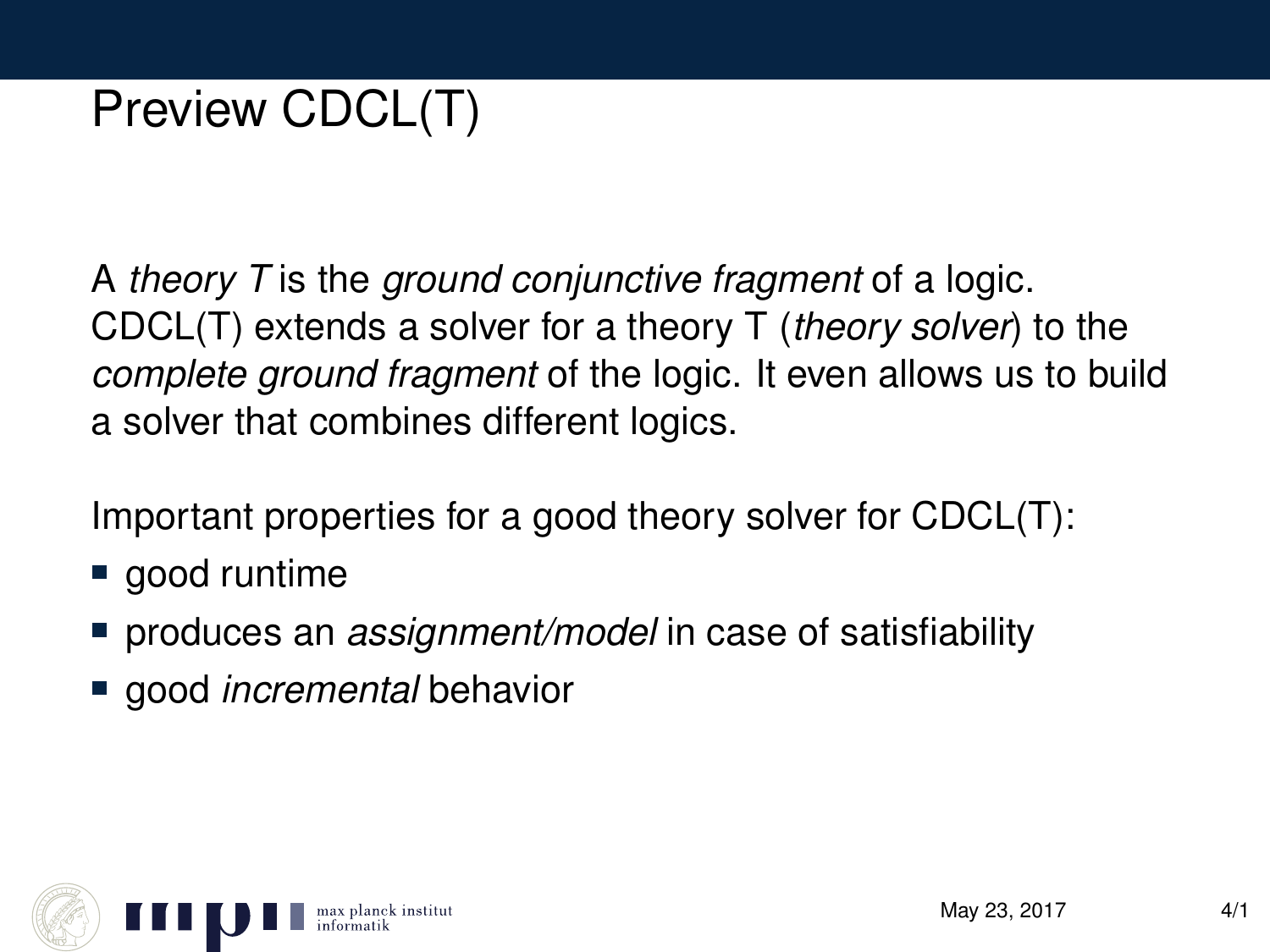## Drawbacks of Fourier-Motzkin

- worst case runtime *O*(*n* 2 *m* ) (exponential runtime observed on relevant industrial problems)
- produces no *assignments* (would require additional bookkeeping)
- poor incremental behavior (would require additional expensive bookkeeping)

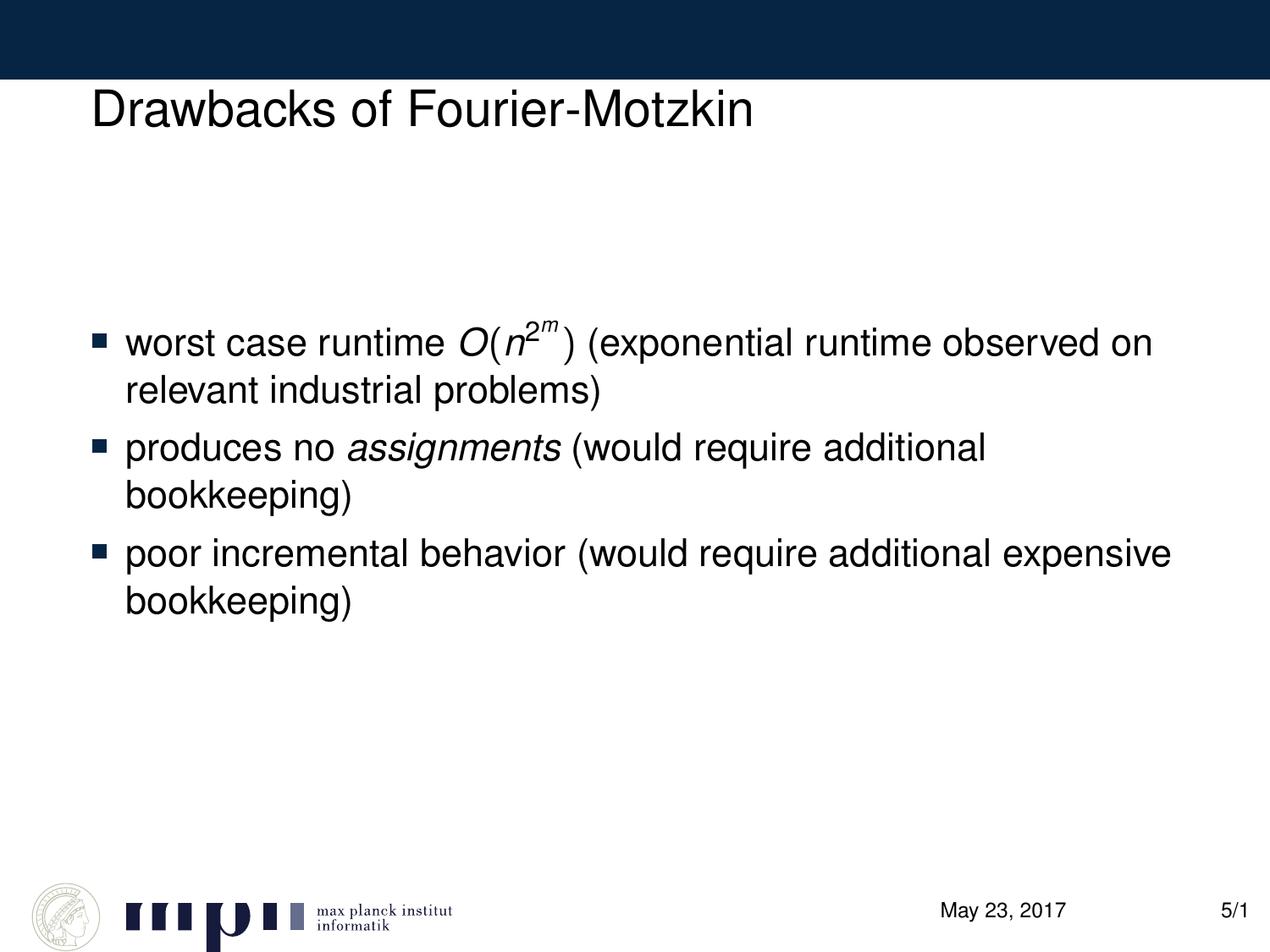# The Simplex Algorithm

Idea: incrementally update a variable assignment until

- a) the assignment is a solution, or
- b) a conflict has been found

Advantages:

- worst case runtime single exponential (but very rare & not on relevant problems)
- **provides an assignment or a conflict (with no overhead)**
- good incremental behavior (just continue updating the assignment)

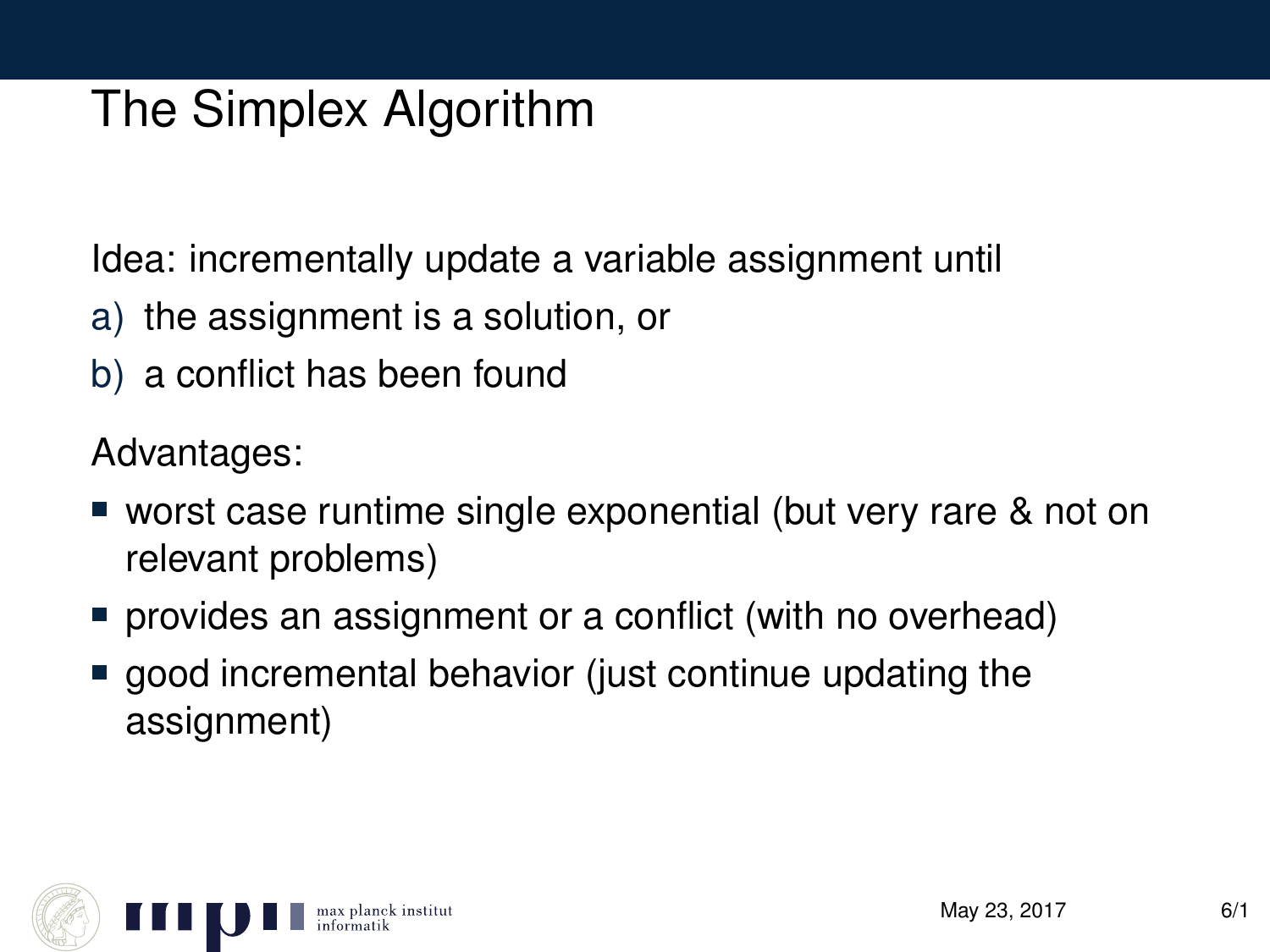## The Input Problem

A set *N* (conjunction) of (non-strict)<sup>1</sup> inequations over a set of variables *X*.

The inequations have the form:

 $\left(\sum_{X_j\in\mathcal{X}}a_{i,j}x_j\right)\circ_i c_i,$ where  $\circ_i \in \{\geq, \leq\}$  for all *i*, and  $\gcd\{a_{i,j}|x_j \in X\} = 1$ 

Additional assumptions (without loss of generality):

- $\blacksquare$  we assume that the  $x_i$  are all different
- we assume that the variables  $x_i \in X$  are totally ordered by some ordering  $\prec^2$

<sup>1</sup>We will later describe how to handle strict inequalities.

<sup>2</sup>The ordering  $\prec$  will eventually guarantee termination of the algorithm.

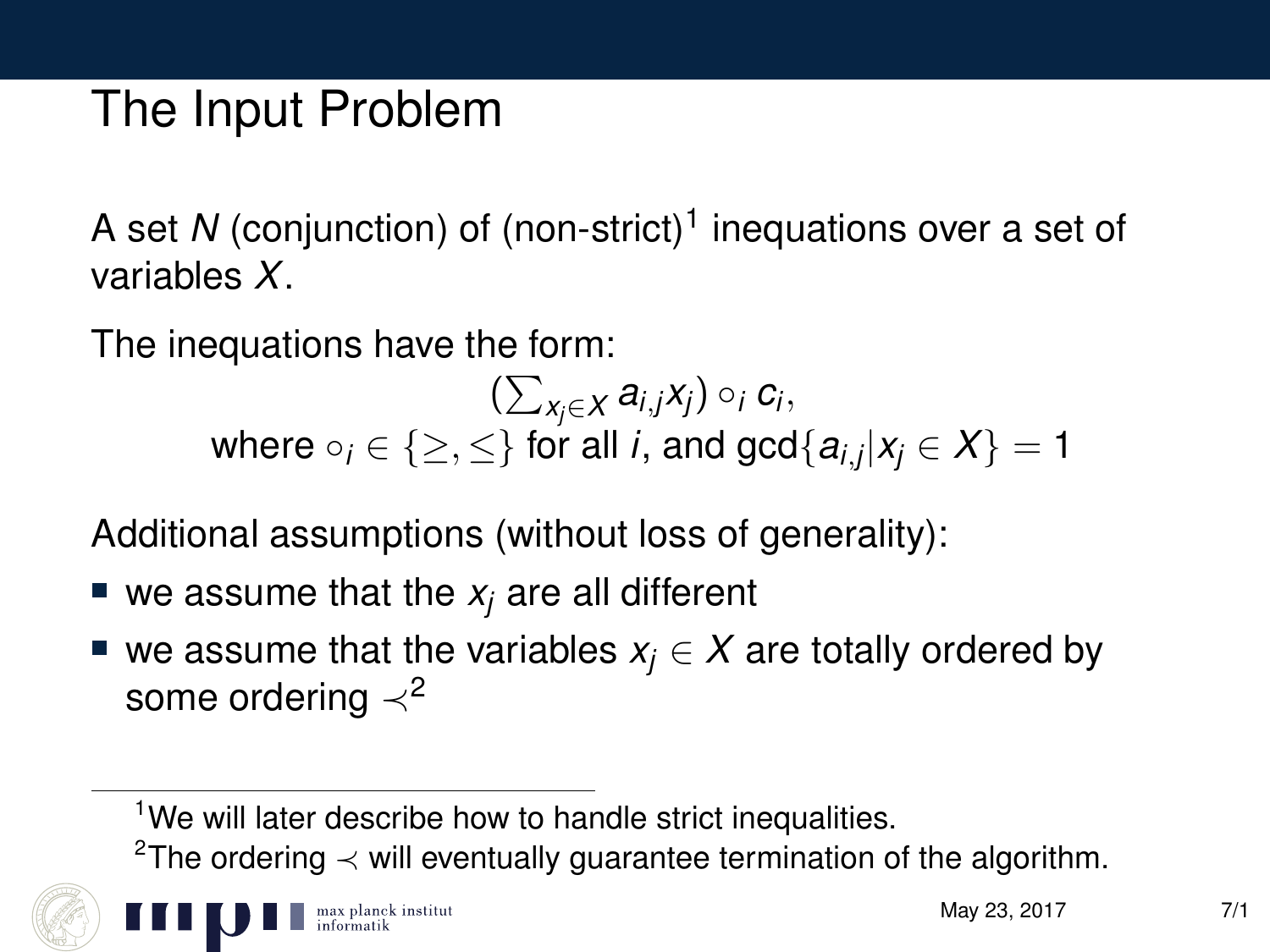## The Goal

Decide whether there exists an assignment  $\beta$  from the  $x_j$  into  $\mathbb Q$  $\mathsf{such\ that\ LRA}(\beta)\models\bigwedge_i[(\sum_{\mathsf{x}_j\in\mathsf{X}}a_{i,j}\mathsf{x}_j)\circ_i\mathsf{c}_i],$  or equivalently,  $LRA(\beta) \models N$ 

So the *x<sup>j</sup>* are free variables, i.e., placeholders for concrete values, i.e., existentially quantified.

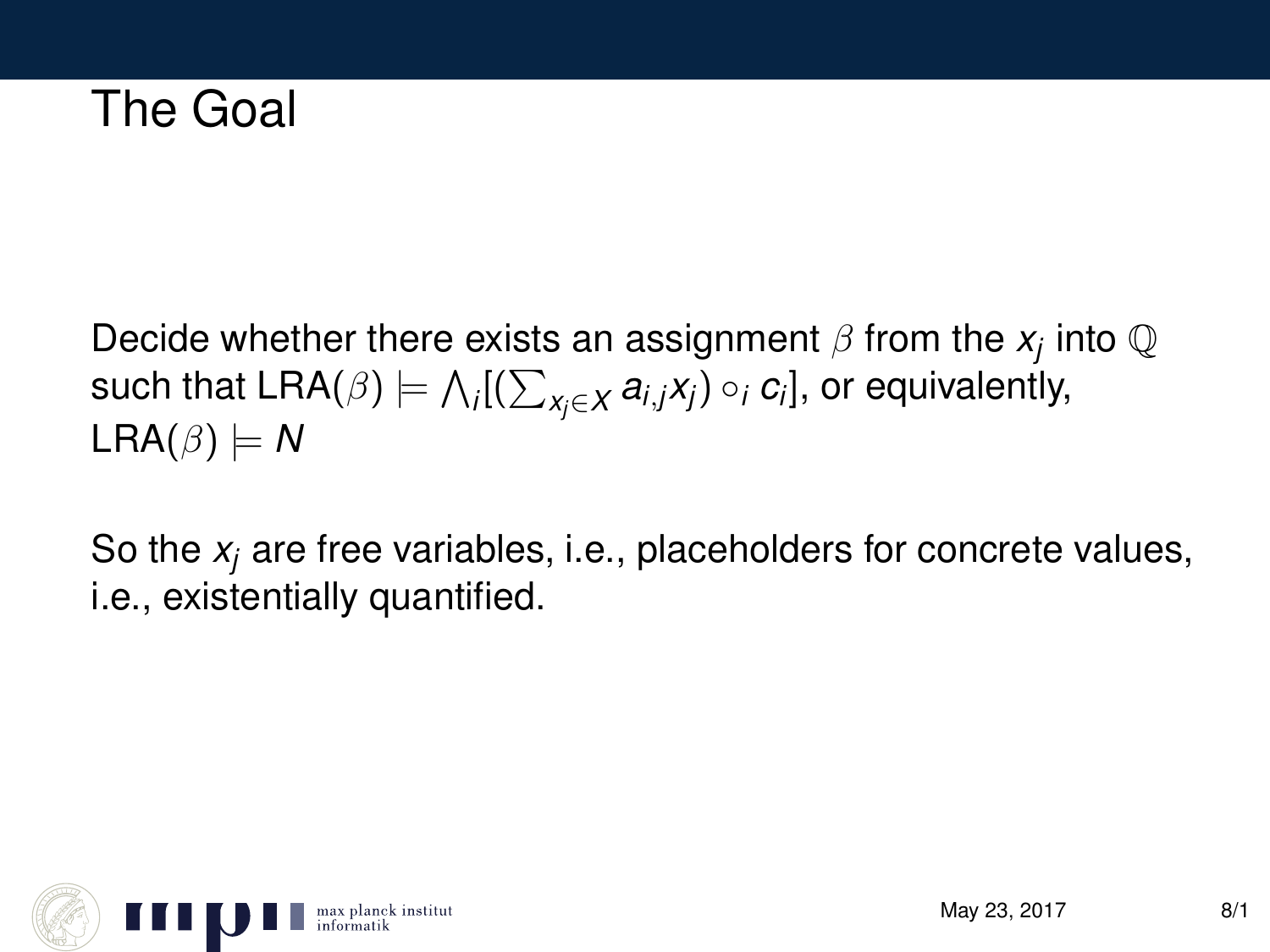# First Step: Transforming *N*

The first step is to transform *N* into two disjoint sets *E*, *B* of equations and simple bounds, respectively.

Hence, we split every inequation P *xj*∈*X ai*,*jx<sup>j</sup>* ◦*<sup>i</sup> c<sup>i</sup>* from *N* into:

- an equation  $y_i \approx \sum_{x_j \in X} a_{i,j} x_j$  (moved to  $E$ ), where  $y_i$  is a fresh variable<sup>3</sup>,
- a (simple) bound *y<sup>i</sup>* ◦*<sup>i</sup> c<sup>i</sup>* (moved to *B*)

lanck institut

Optimized Transformation:

- Just move simple bounds *x<sup>i</sup>* ◦*<sup>i</sup> c<sup>i</sup>* from *N* to *B*.
- Use the same variable/equation for inequations with the same left hand side

<sup>&</sup>lt;sup>3</sup>The  $y_i$  are also part of the total ordering  $\prec$  on all variables!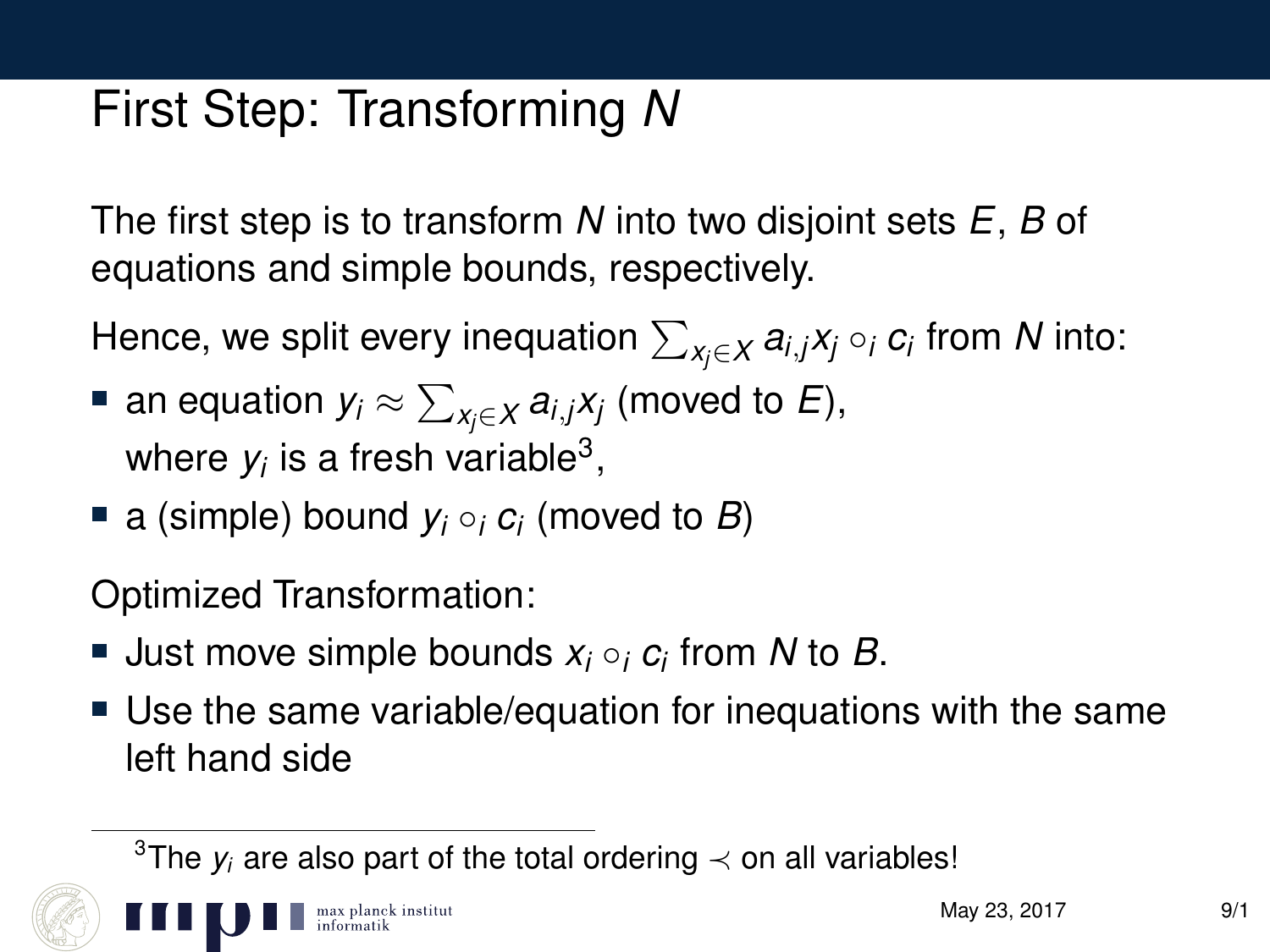## Equivalence of the Transformation

Clearly, for any assignment  $\beta$  and its respective extension on the *yi* , the two representations are equivalent:

 $LRA(\beta) \models N$ 

iff

$$
\mathsf{LRA}(\beta[y_i \mapsto \beta(\sum_{x_j \in X} a_{i,j}x_j)]) \models E
$$
  
and  

$$
\mathsf{LRA}(\beta[y_i \mapsto \beta(\sum_{x_j \in X} a_{i,j}x_j)]) \models B.
$$

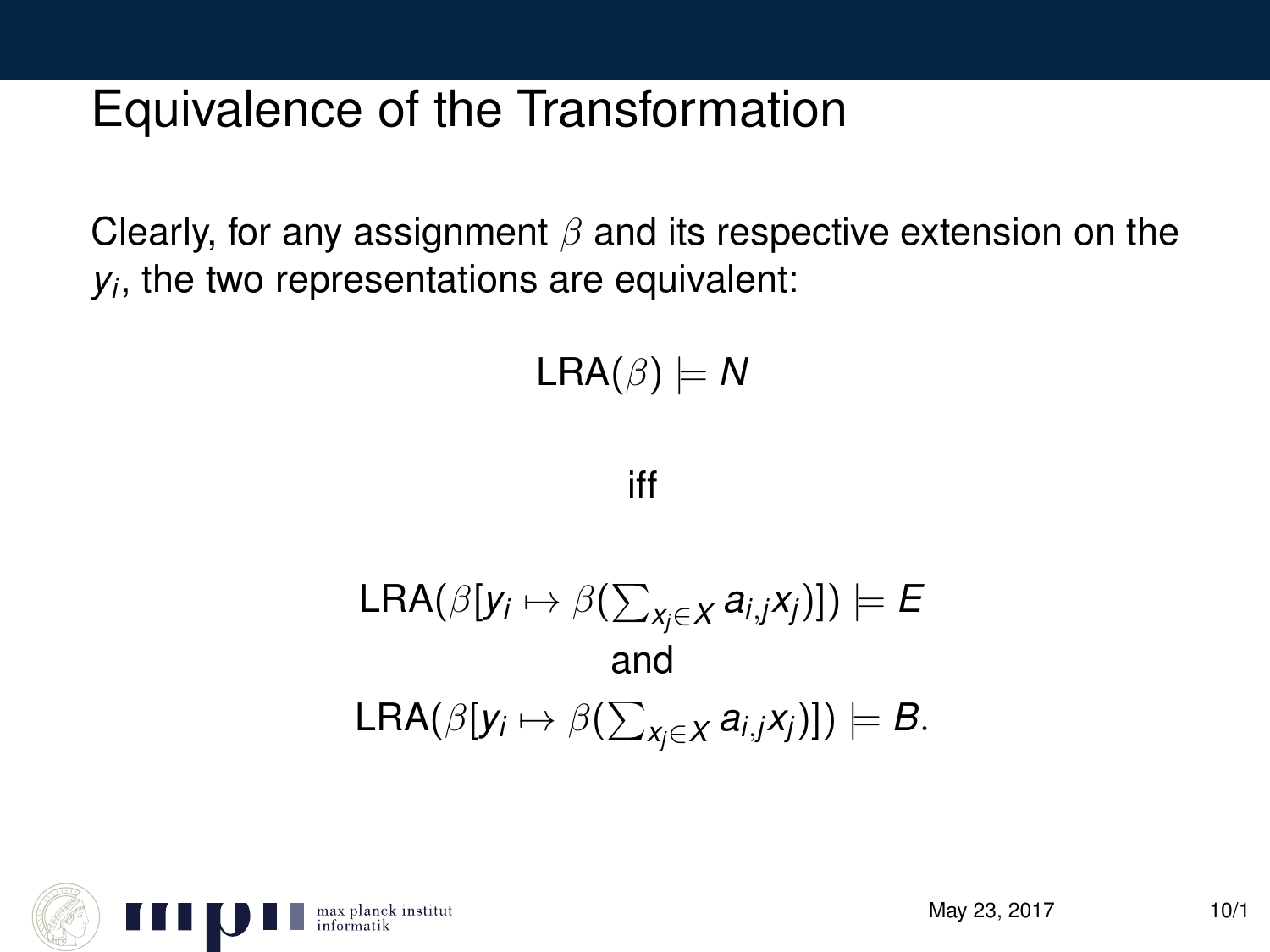## (In)dependent Variables

Given *E* and *B* a variable *z* is called *dependent* if it occurs on the left hand side of an equation in *E*, i.e., there is an equation (*z* ≈ P *xj*∈*X ai*,*jxj*) ∈ *E*. Otherwise, *z* is called *independent*.

By construction the initial *y<sup>i</sup>* are all dependent and do not occur on the right hand side of an equation.

Any assignment over the independent variables can be extended into an assignment over all variables that satisfies *E*.

Note: when we write  $(x \approx ay + t)$  for some equation, we always assume that  $y \notin \text{vars}(t)$ .

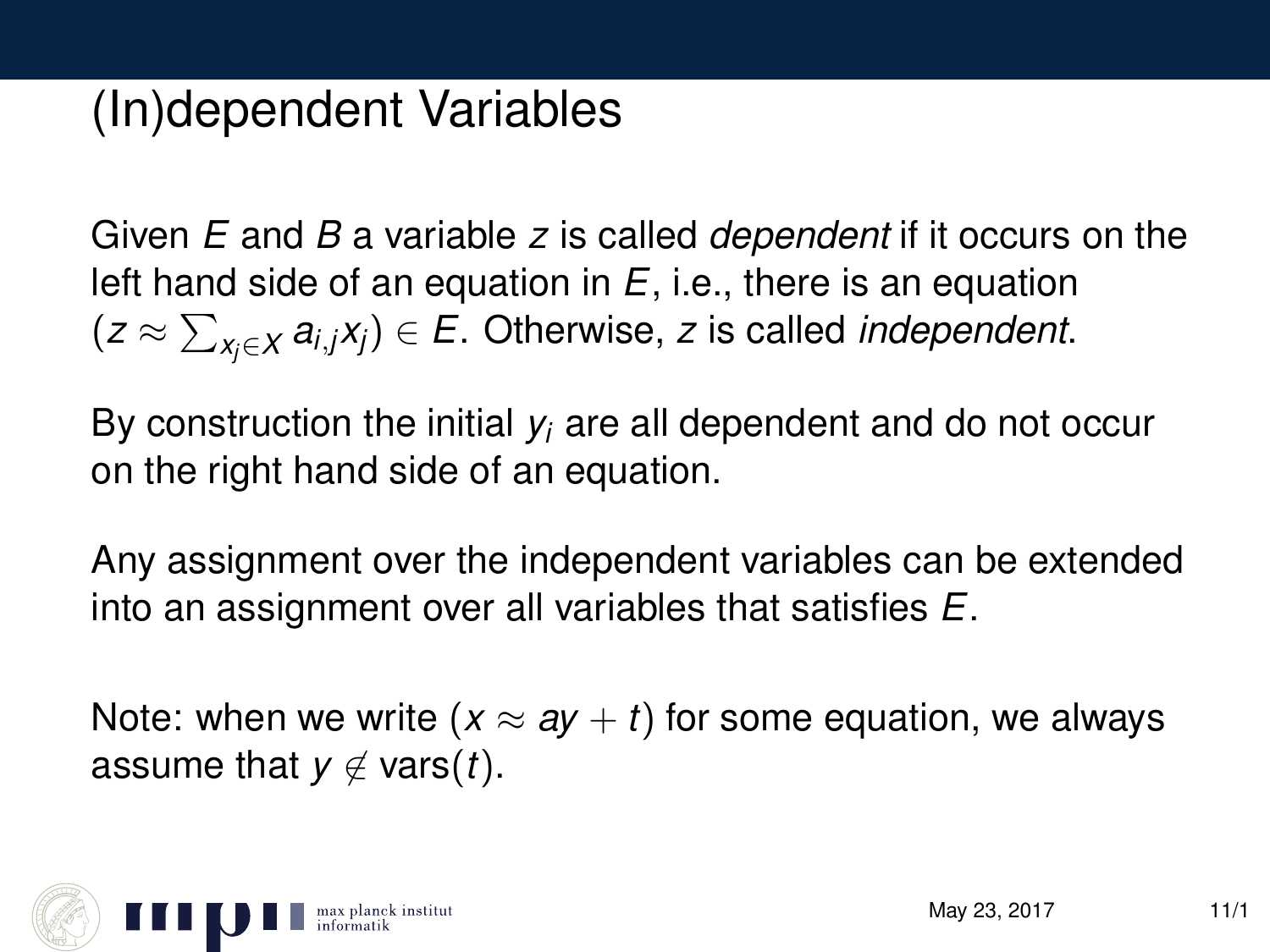## Update

Given:

- an assignment  $\beta$ ,
- an independent variable *y*,
- a rational value *c*.
- a set of equations E

then the *update* of β with respect to *y*, *c*, and *E* is

 $\text{upd}(\beta, \gamma, c, E) := \beta[\gamma \mapsto c, \{x \mapsto \beta[\gamma \mapsto c](t) \mid x \approx t \in E\}].$ 

upd( $\beta$ ,  $\gamma$ ,  $c$ ,  $E$ ) is a solution for  $E$ .

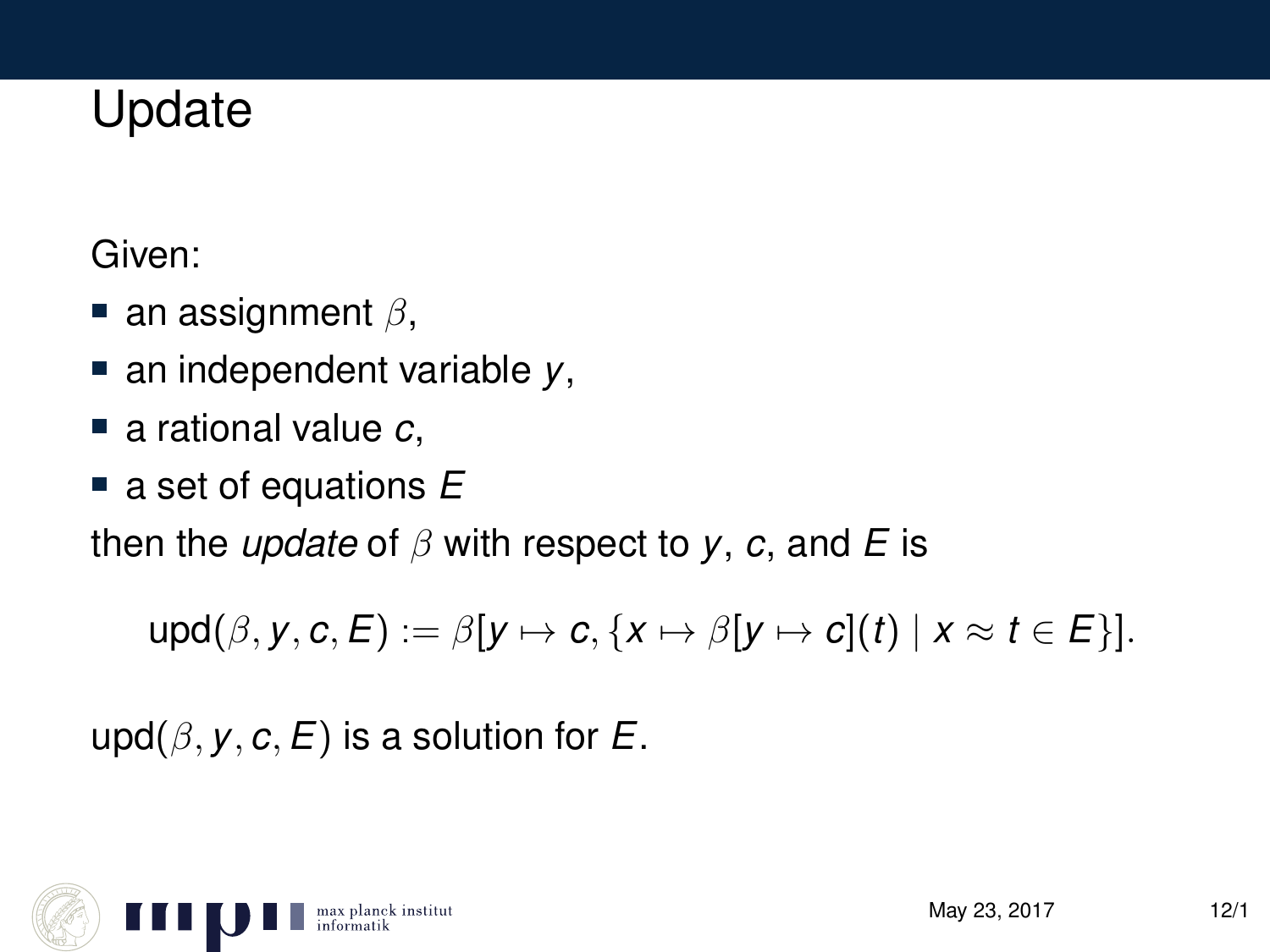# Pivot

Given:

- a dependant variable *x*,
- an independent variable *y*,
- a set of equations E, and
- the defining equation  $(x \approx ay + t) \in E$  of *x* with  $a \neq 0$ ,

then the *pivot* operation exchanges the roles of *x*, *y* in *E*, i.e., *x* becomes independent and *y* dependent.

Let *E'* be *E* without the defining equation of *x*. Then

$$
\mathsf{piv}(E,x,y) := \left\{ y \approx \frac{1}{a}x + \frac{1}{-a}t \right\} \cup E' \left\{ y \mapsto \left( \frac{1}{a}x + \frac{1}{-a}t \right) \right\}.
$$

*E* and piv(*E*, *x*, *y*) are equivalent.

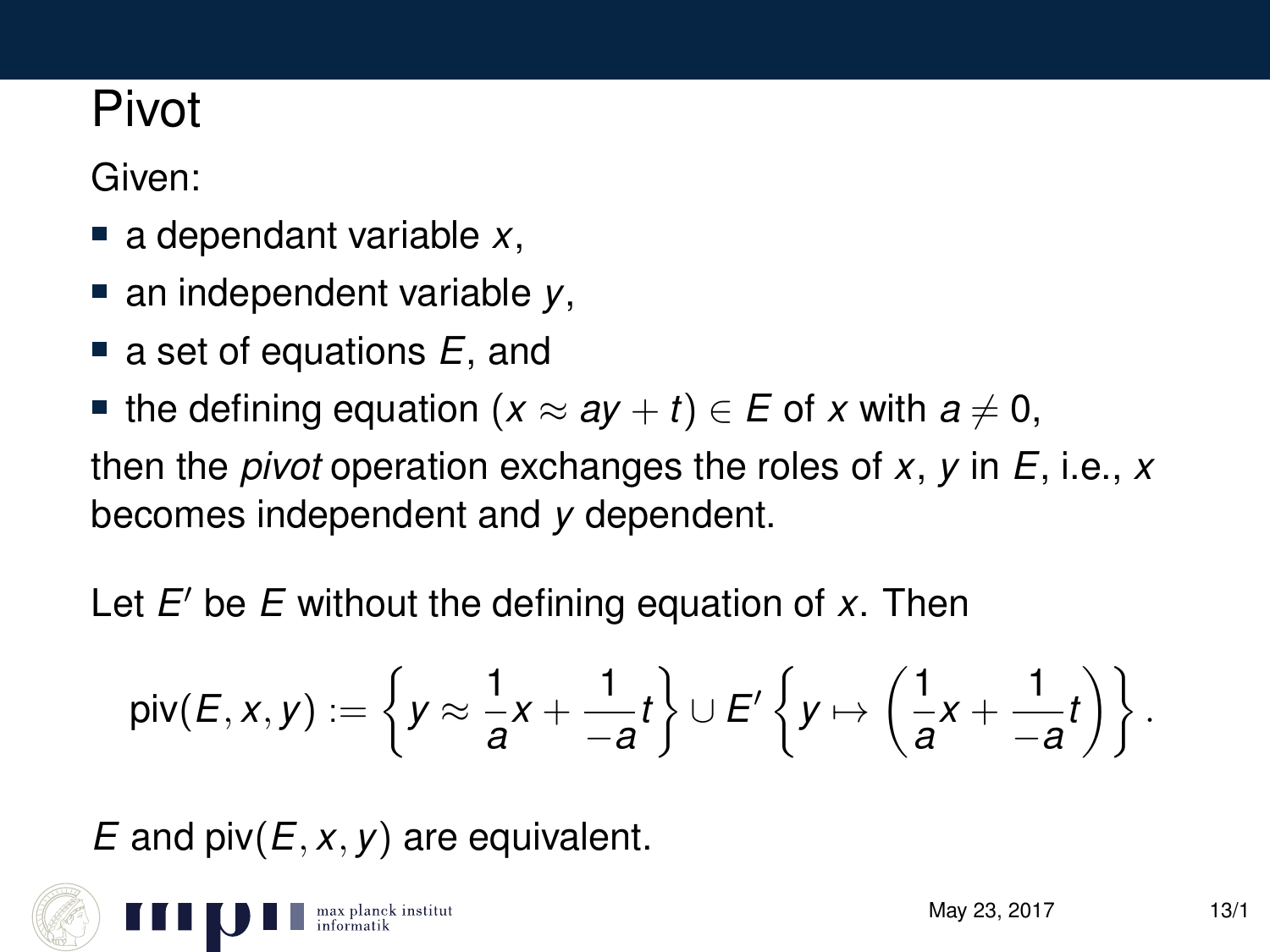# A Simplex State

A Simplex problem state is a quintuple  $(E; B; \beta; S; s)$  where:

- *E* is a set of equations,
- *B* a set of simple bounds,
- $\blacksquare$   $\beta$  an assignment to all variables in  $E$ ,  $B$ ,
- *S* a set of derived bounds, and
- **■** *s* the status of the problem with  $s \in \{\top, \text{IV}, \text{DV}, \bot\}.$

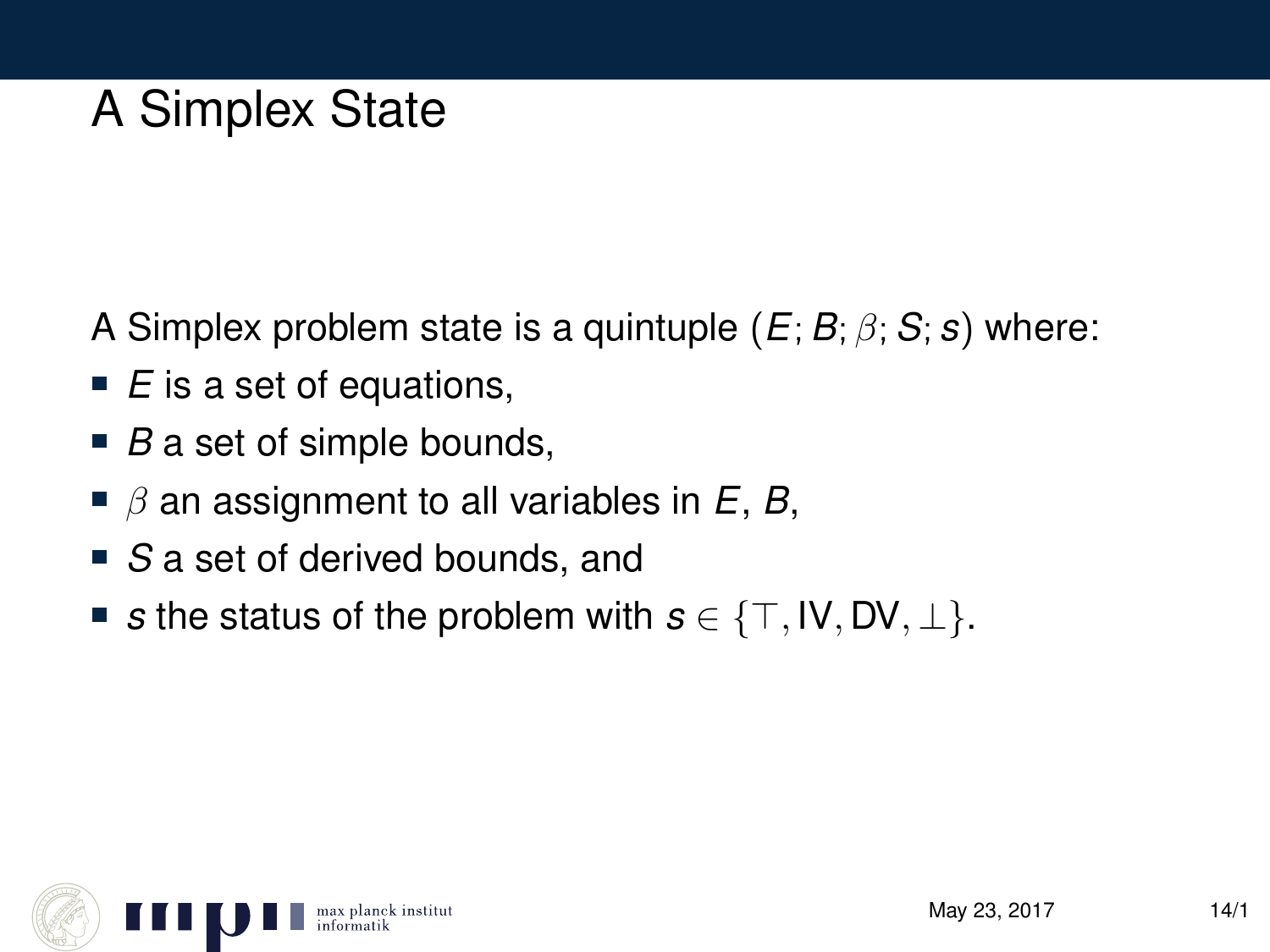## The Status *s*

Given a state (*E*; *B*; β; *S*; *s*):

- *s* =  $\top$  indicates that LRA( $\beta$ )  $\models$  *S*;
- **■**  $s =$  IV indicates that potentially LRA( $\beta$ )  $\nvdash x \circ c$  for some independent variable *x*,  $x \circ c \in S$ ;
- **■**  $s = DV$  indicates that  $LRA(\beta) \models x \circ c$  for all independent variables *x*,  $x \circ c \in S$ , but potentially  $\mathsf{LRA}(\beta) \not\models x' \circ c'$  for some dependent variable  $x', x' \circ c' \in S;$
- *s* = ⊥ indicates that the problem is unsatisfiable

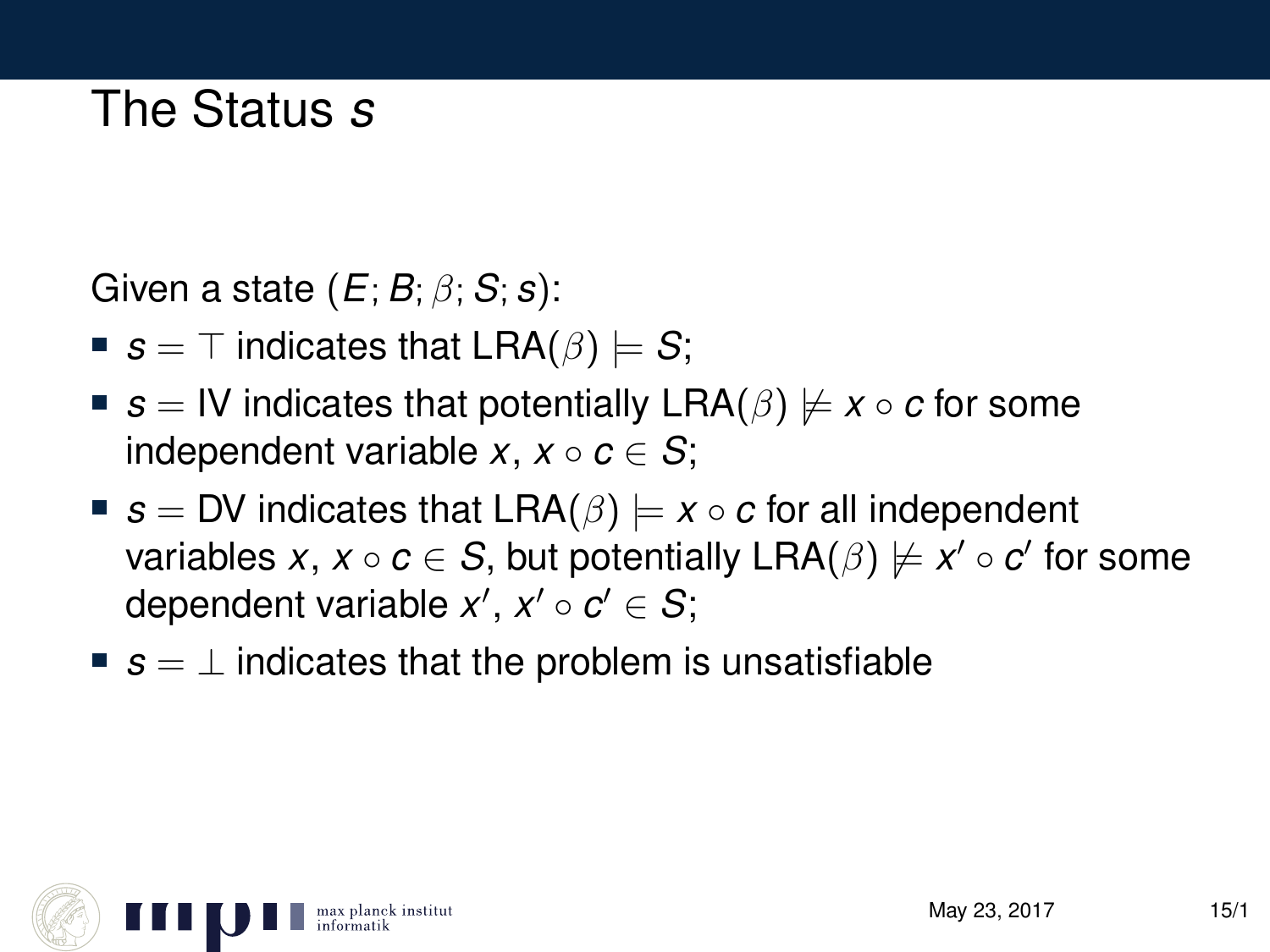### Start and Final States

- $(E; B; \beta_0; \emptyset; \top)$  is the start state for *N* and its transformation into *E*, *B*, and assignment  $\beta_0(x) := 0$  for all  $x \in \text{vars}(E \cup B)$
- $(E; \emptyset; \beta; S; \top)$  is a final state, where  $LRA(\beta) \models E \cup S$  and hence the problem is solvable
- $(E; B; \beta; S; \perp)$  is a final state, where  $E \cup B \cup S$  has no model

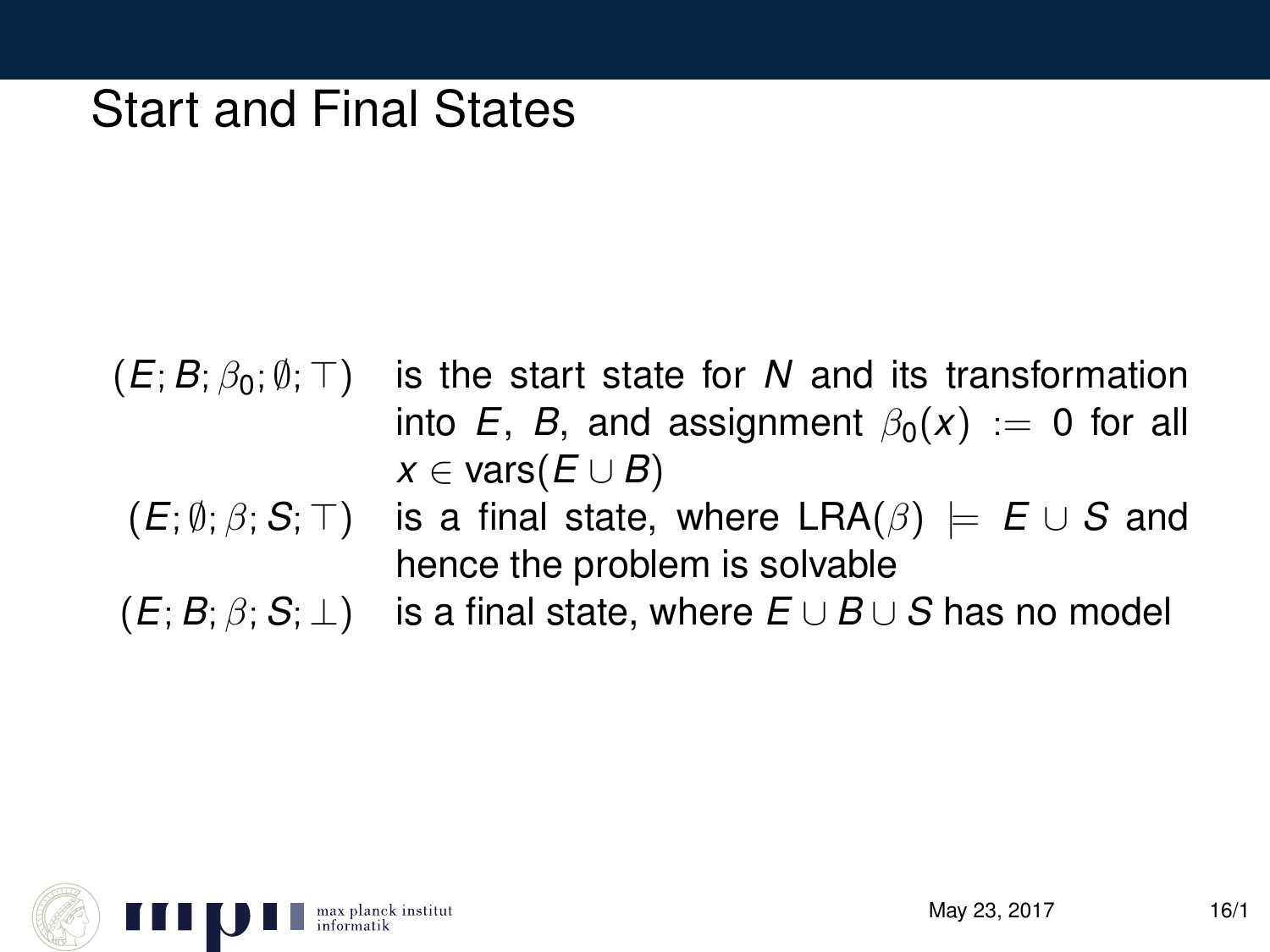### Invariants

The important invariants of the simplex algorithm are:

- i) for every dependent variable there is exactly one equation in *E* defining the variable
- ii) dependent variables do not occur on the right hand side of an equation
- iii) LRA $(\beta) \models E$
- iv) Any assignment satisfying *N* can be extended to an assignment satisfying *E* ∪ *B* ∪ *S*
- v) Any assignment satisfying *E* ∪ *B* ∪ *S* is an assignment satisfying *N*

These invariants hold initially and are maintained by a pivot (piv) or an update (upd) operation.

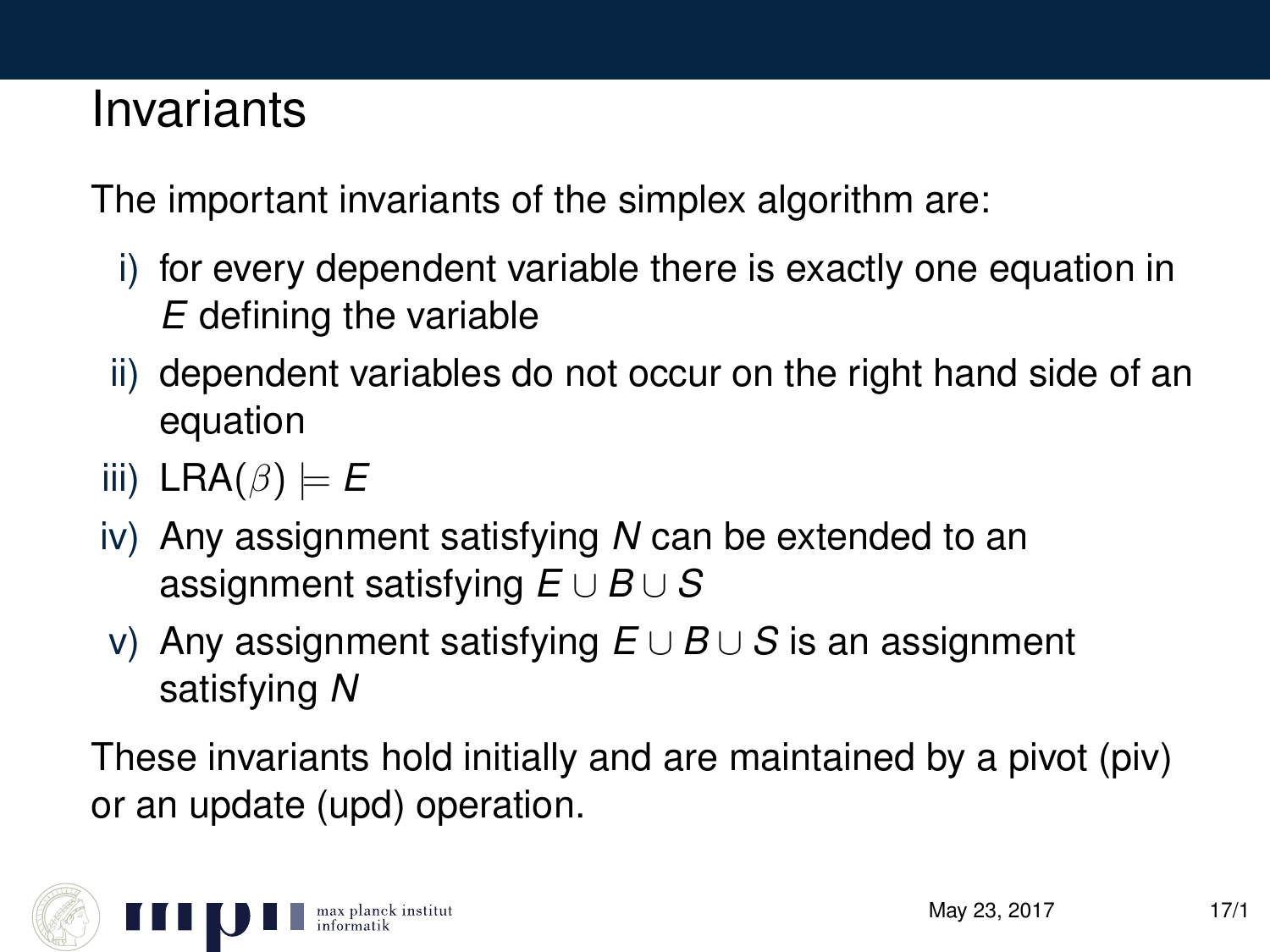# Rough Draft

The simplex algorithm:

- 1.  $\top$ : moves one bound from *B* to *S*
- 2. IV: repair β for all bounds in *S* over independent variables (update)
- 3. DV: repair β for all bounds in *S* over dependent variables (pivot & update)
- 4. repeat

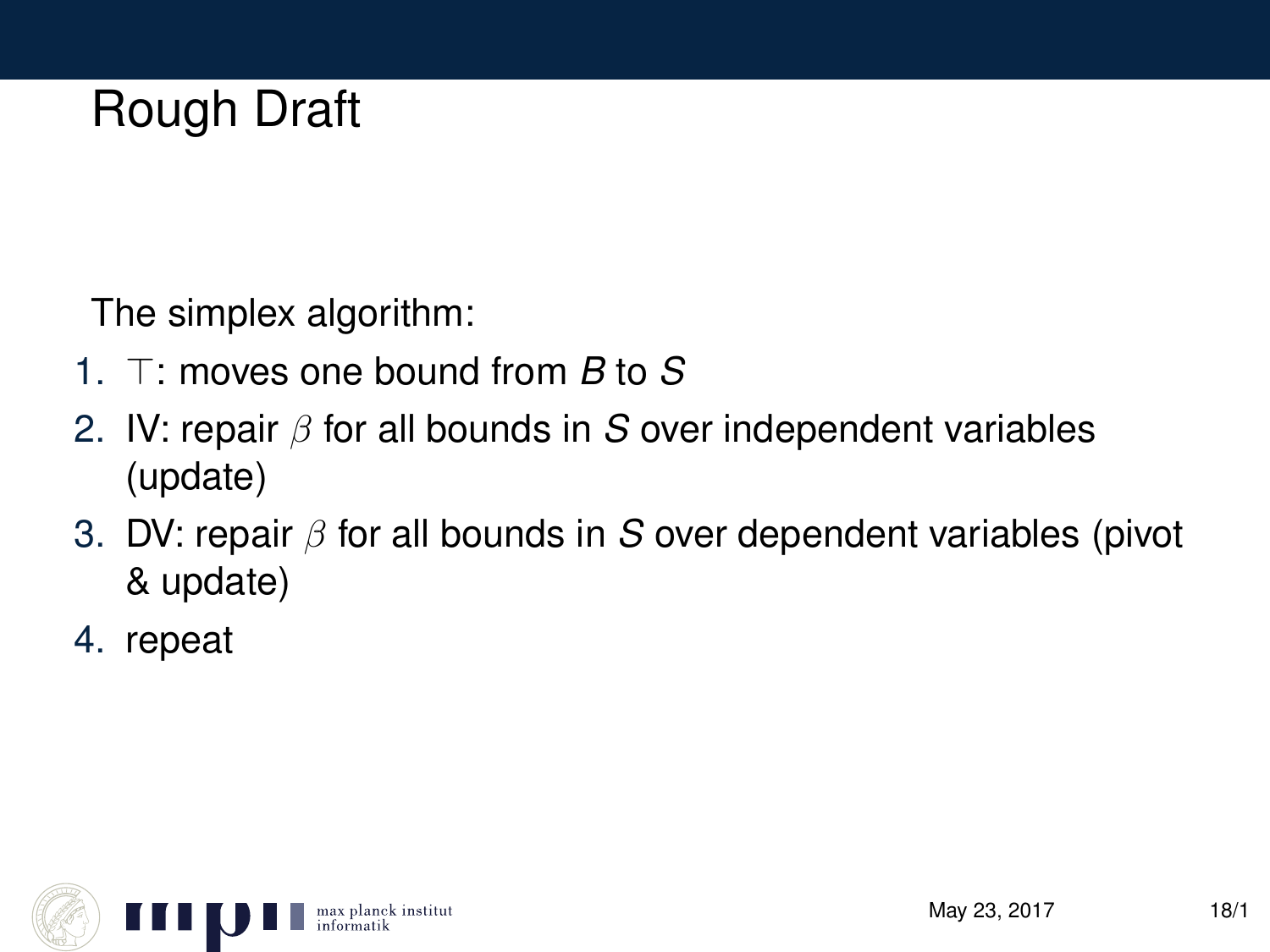#### **FailBounds**

 $(E; B; \beta; S; \top) \Rightarrow$ SIMP  $(E; B; \beta; S; \bot)$ 

if there are two contradicting bounds  $x \leq c_1$  and  $x \geq c_2$  in  $B \cup S$ for some variable *x*

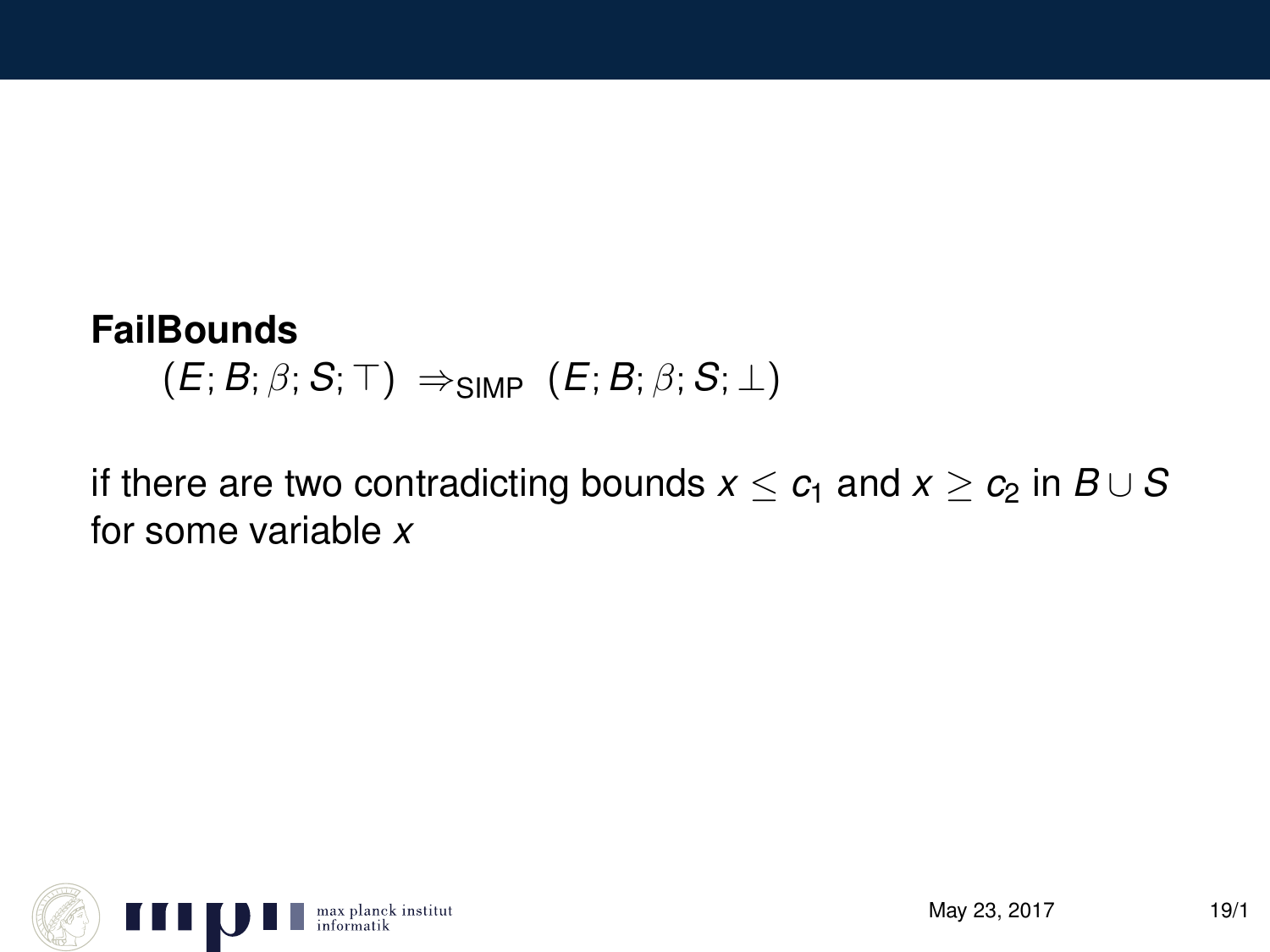#### **EstablishBound**  $(E; B \cup \{x \circ c\}; \beta; S; \top) \Rightarrow$ SIMP  $(E; B; \beta; S \cup \{x \circ c\}; W)$

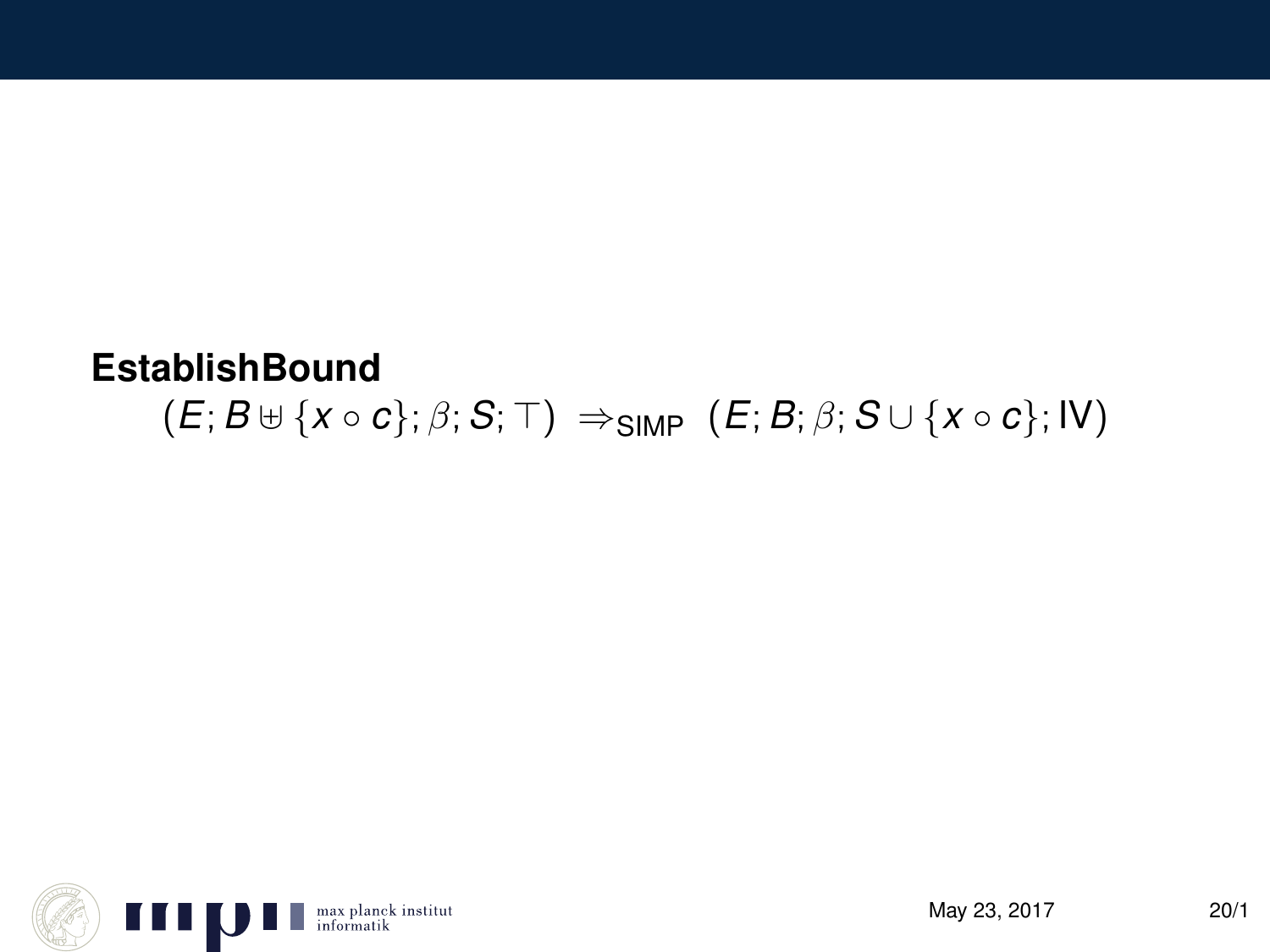#### **AckBounds**

 $(E; B; \beta; S; V) \Rightarrow$ SIMP  $(E; B; \beta; S; \top)$ 

if  $LRA(\beta) \models S, V \in \{IV, DV\}$ 

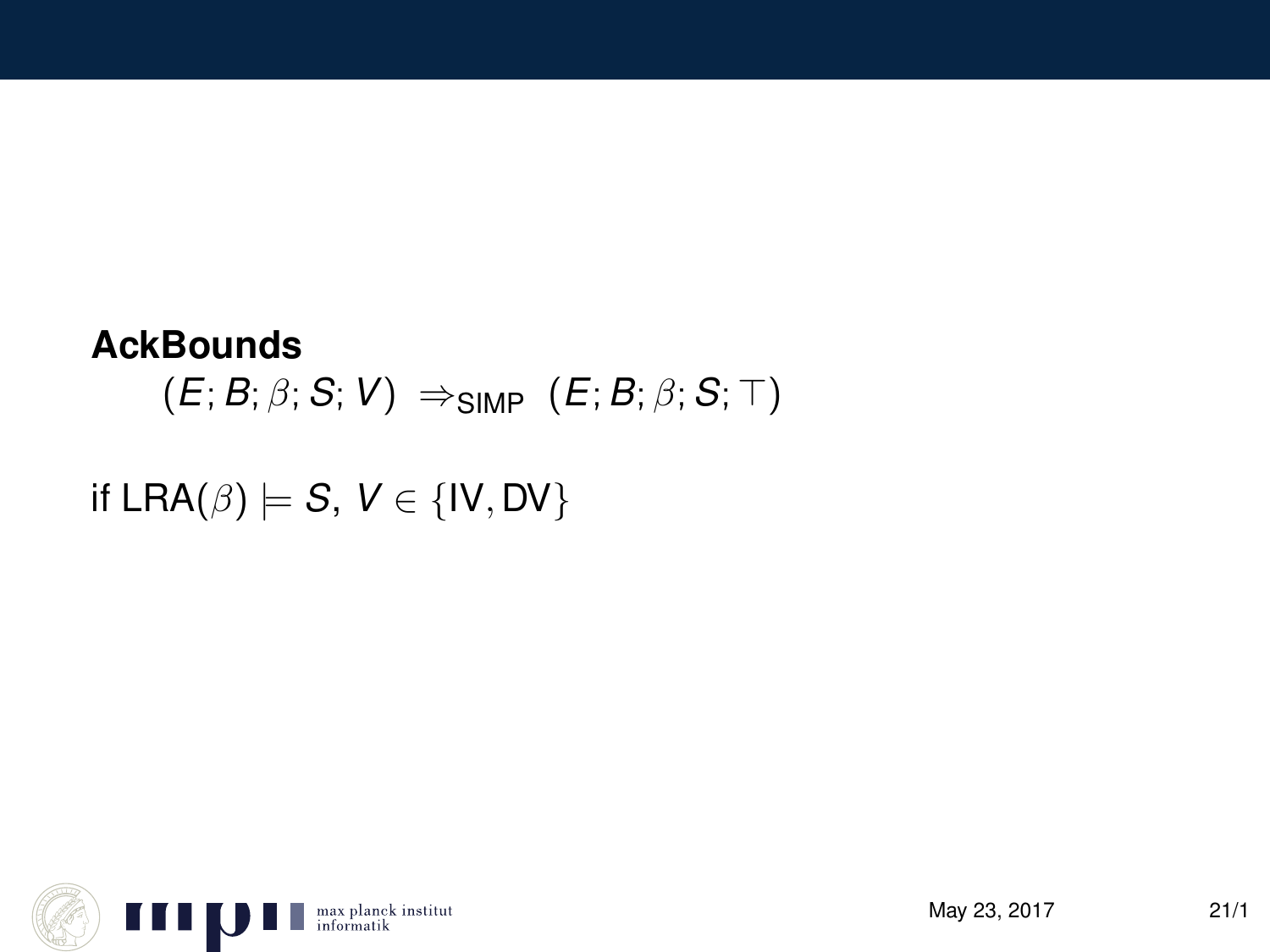#### **FixIndepVar**  $(E; B; \beta; S; IV) \Rightarrow$ SIMP  $(E; B; \text{upd}(\beta, x, c, E); S; IV)$

if  $(x \circ c) \in S$ , LRA $(\beta) \not\models x \circ c$ , *x* independent

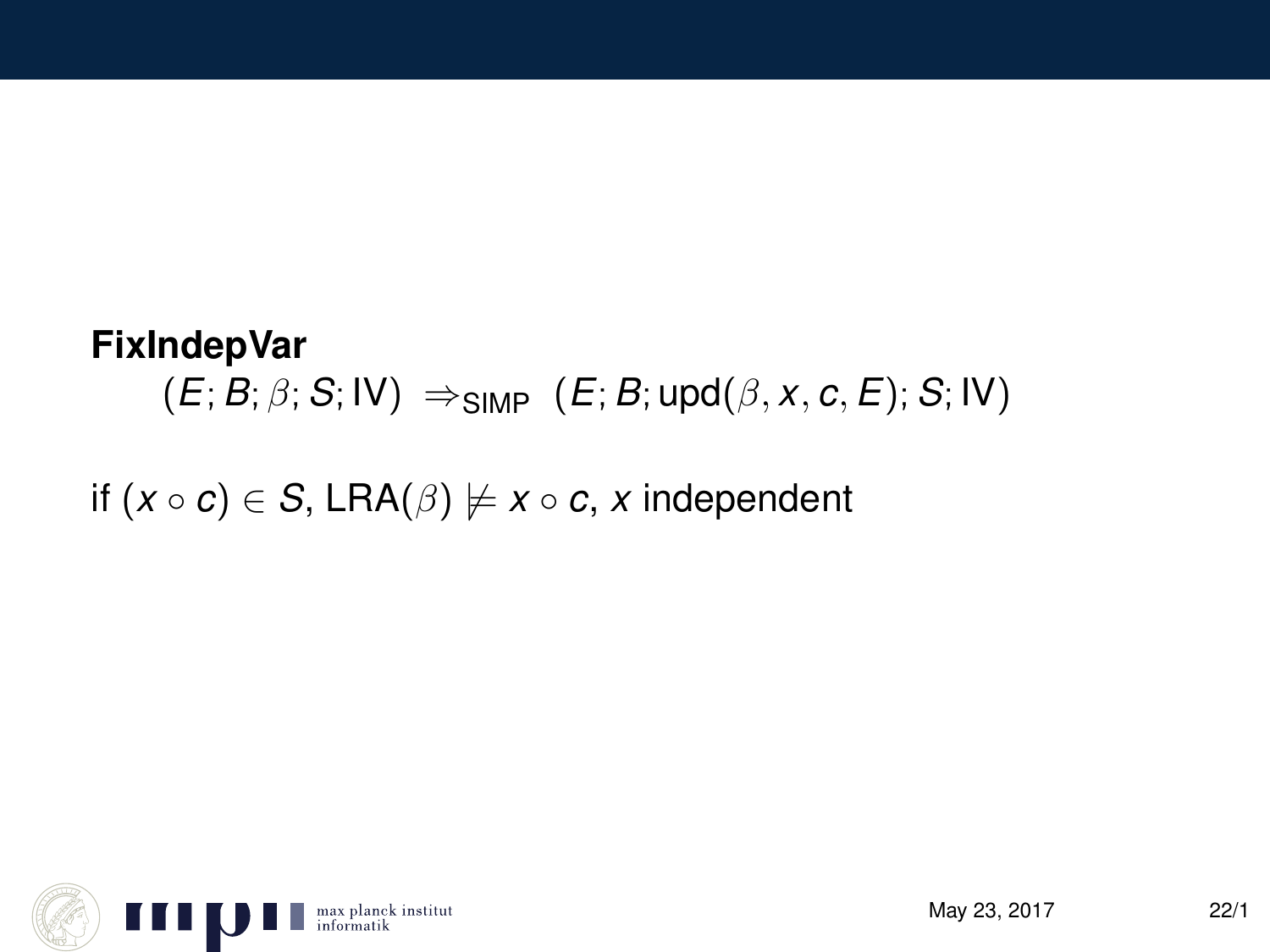#### **AckIndepBound**

 $(E; B; \beta; S; \mathsf{IV}) \Rightarrow$ SIMP  $(E; B; \beta; S; \mathsf{DV})$ 

if  $LRA(\beta) \models x \circ c$ , for all independent variables x with bounds  $x \circ c$  in  $S$ 

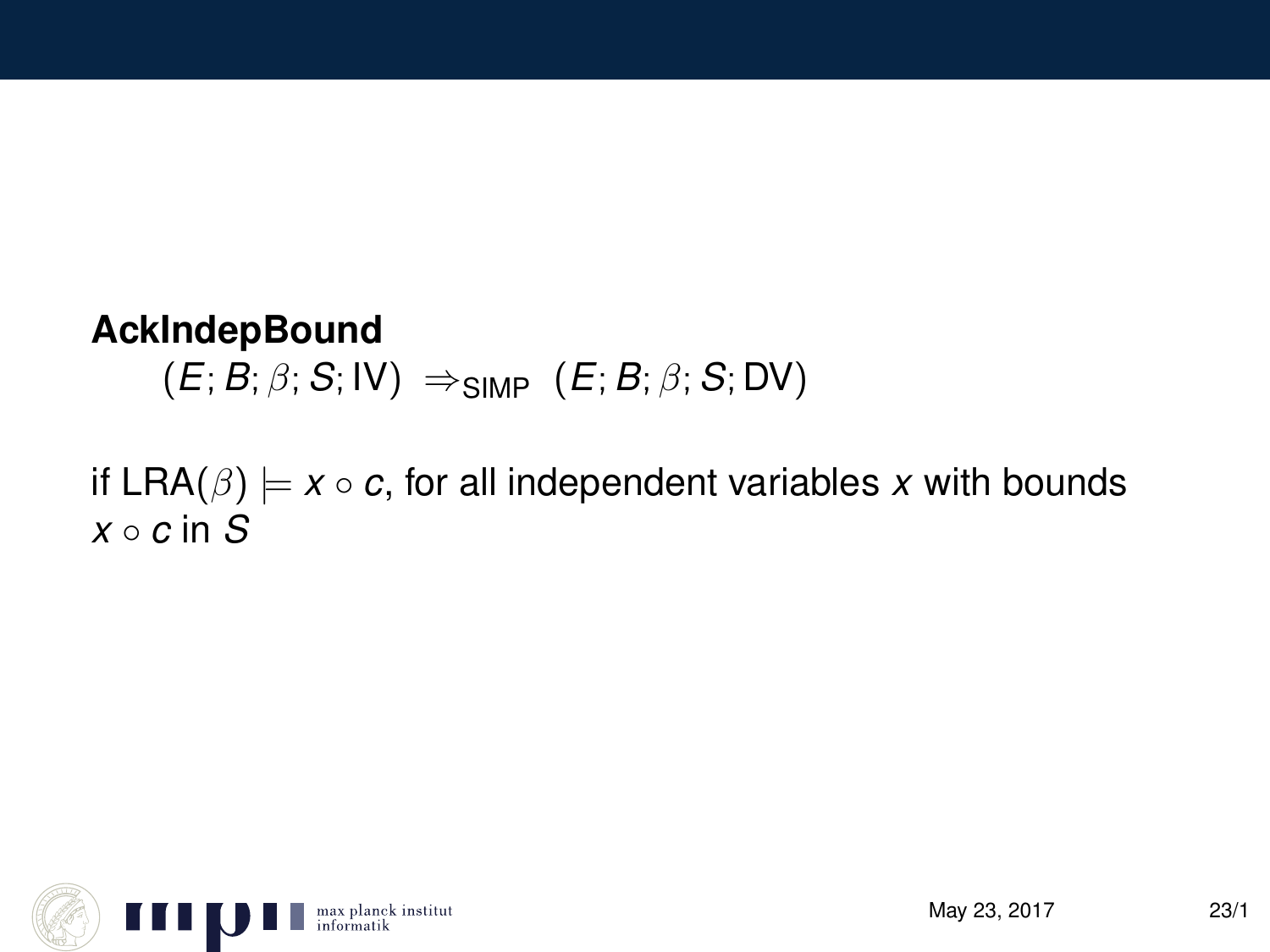#### **FixDepVar**≥

 $(E; B; \beta; S; DV) \Rightarrow_{SIMP} (E'; B; \text{upd}(\beta, x, c, E'); S; DV)$ 

if  $(x > c) \in S$ , *x* dependent, LRA( $\beta$ )  $\nvdash x \ge c$ , there is an independent variable *y* and equation  $(x \approx ay + t) \in E$  where  $(a > 0 \text{ and } \beta(y) < c' \text{ for all } (y \leq c') \in S$ ) or  $(a < 0 \text{ and } \beta(y) > c'$  for all  $(y \ge c') \in S$ ) and  $E' := \text{piv}(E, x, y)$ 

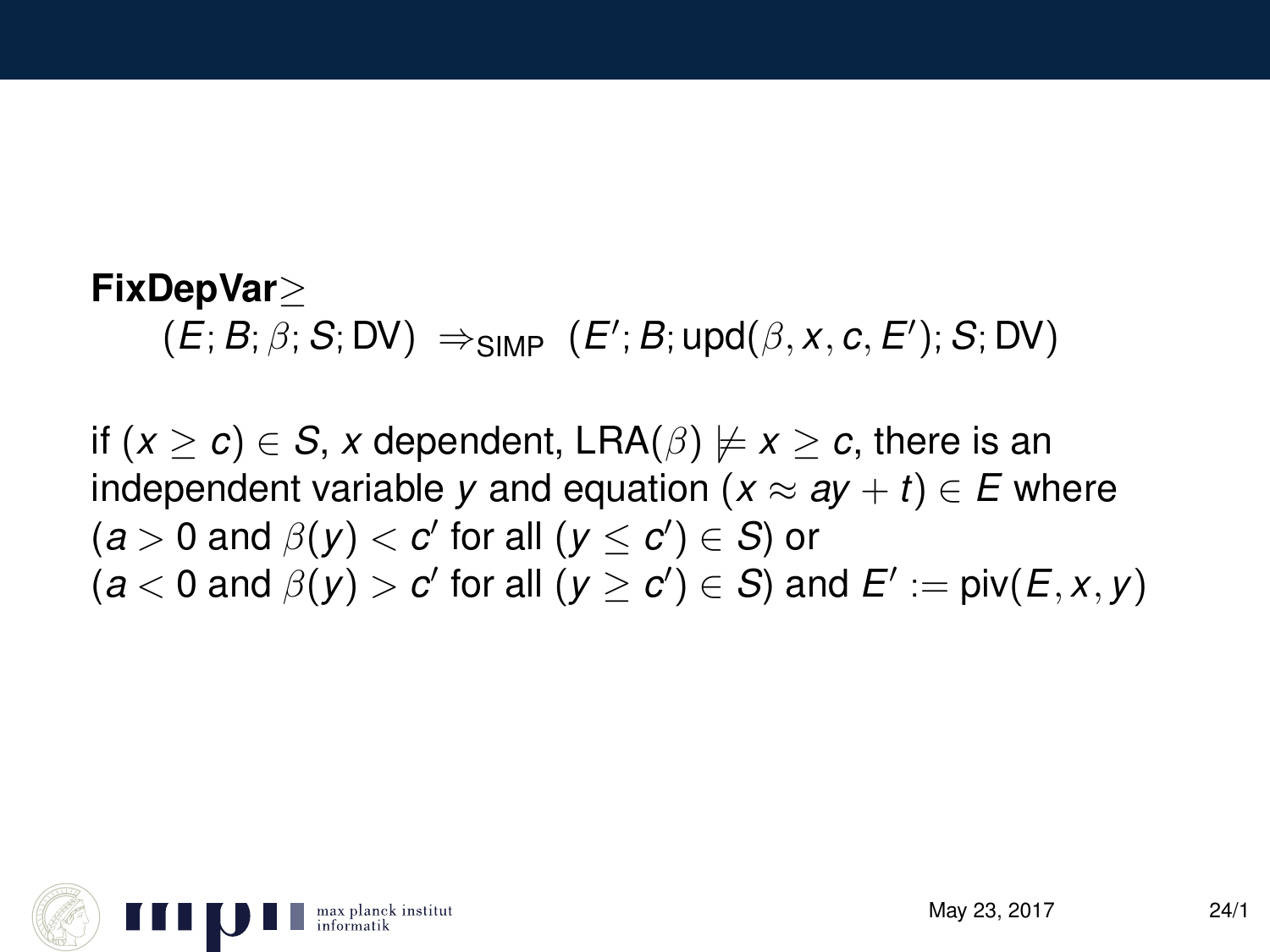#### **FixDepVar**≤  $(E; B; \beta; S; DV) \Rightarrow_{SIMP} (E'; B; \text{upd}(\beta, x, c, E'); S; DV)$

if  $(x < c) \in S$ , *x* dependent, LRA( $\beta$ )  $\nvdash x \le c$ , there is an independent variable *y* and equation  $(x \approx ay + t) \in E$  where  $(a < 0 \text{ and } \beta(y) < c' \text{ for all } (y \leq c') \in S$ ) or  $(a > 0 \text{ and } \beta(y) > c' \text{ for all } (y \ge c') \in S \text{ and } E' := \text{piv}(E, x, y)$ 

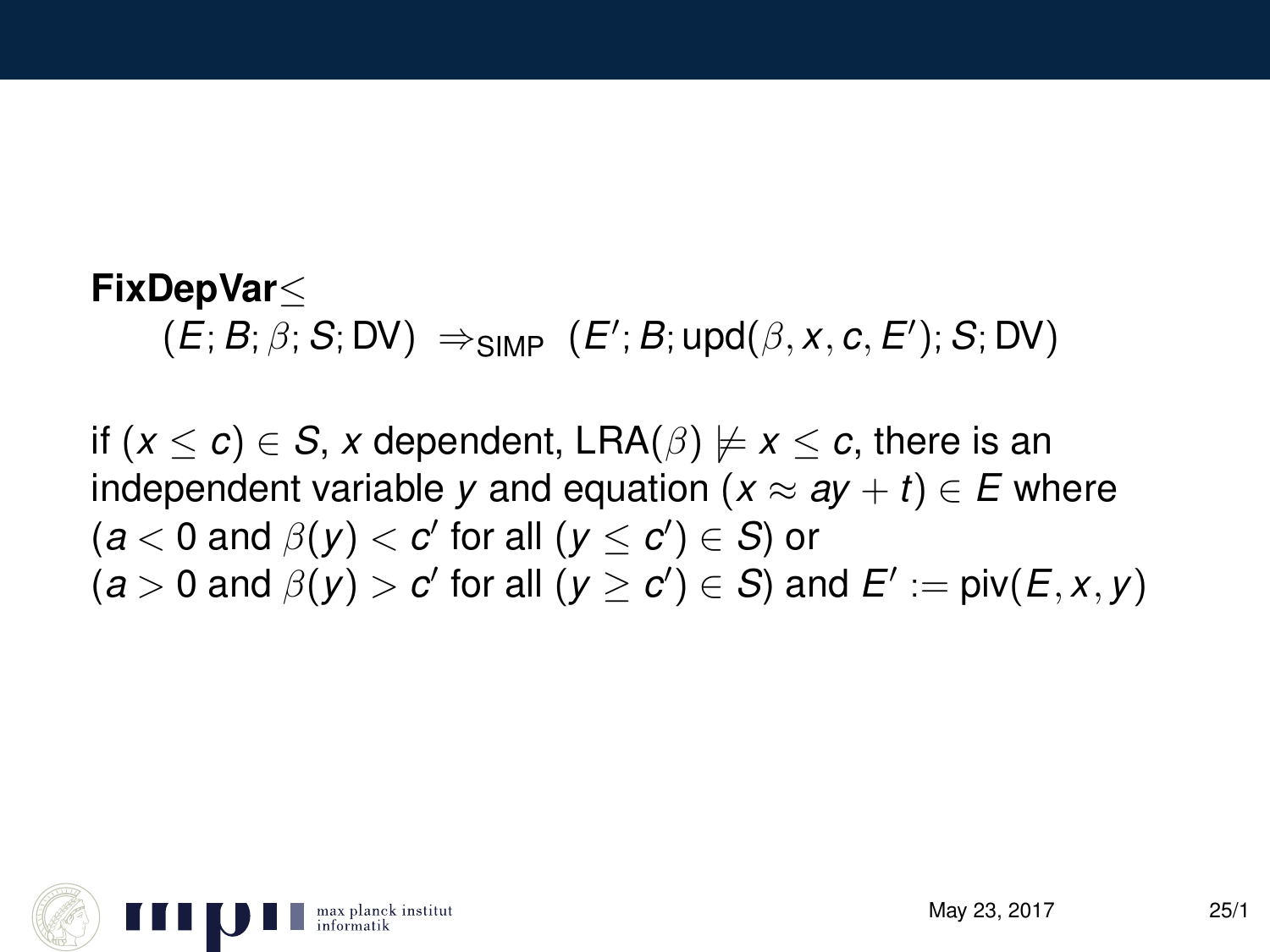#### **FailDepVar**≤  $(E; B; \beta; S; DV) \Rightarrow$ SIMP  $(E; B; \beta; S; \bot)$

if  $(x \le c) \in S$ , *x* dependent, LRA( $\beta$ )  $\nvdash x \le c$  and there is no independent variable *y* and equation  $(x \approx ay + t) \in E$  where  $(a < 0 \text{ and } \beta(y) < c' \text{ for all } (y \leq c') \in S$ ) or  $(a > 0 \text{ and } \beta(y) > c' \text{ for all } (y \ge c') \in S$ 

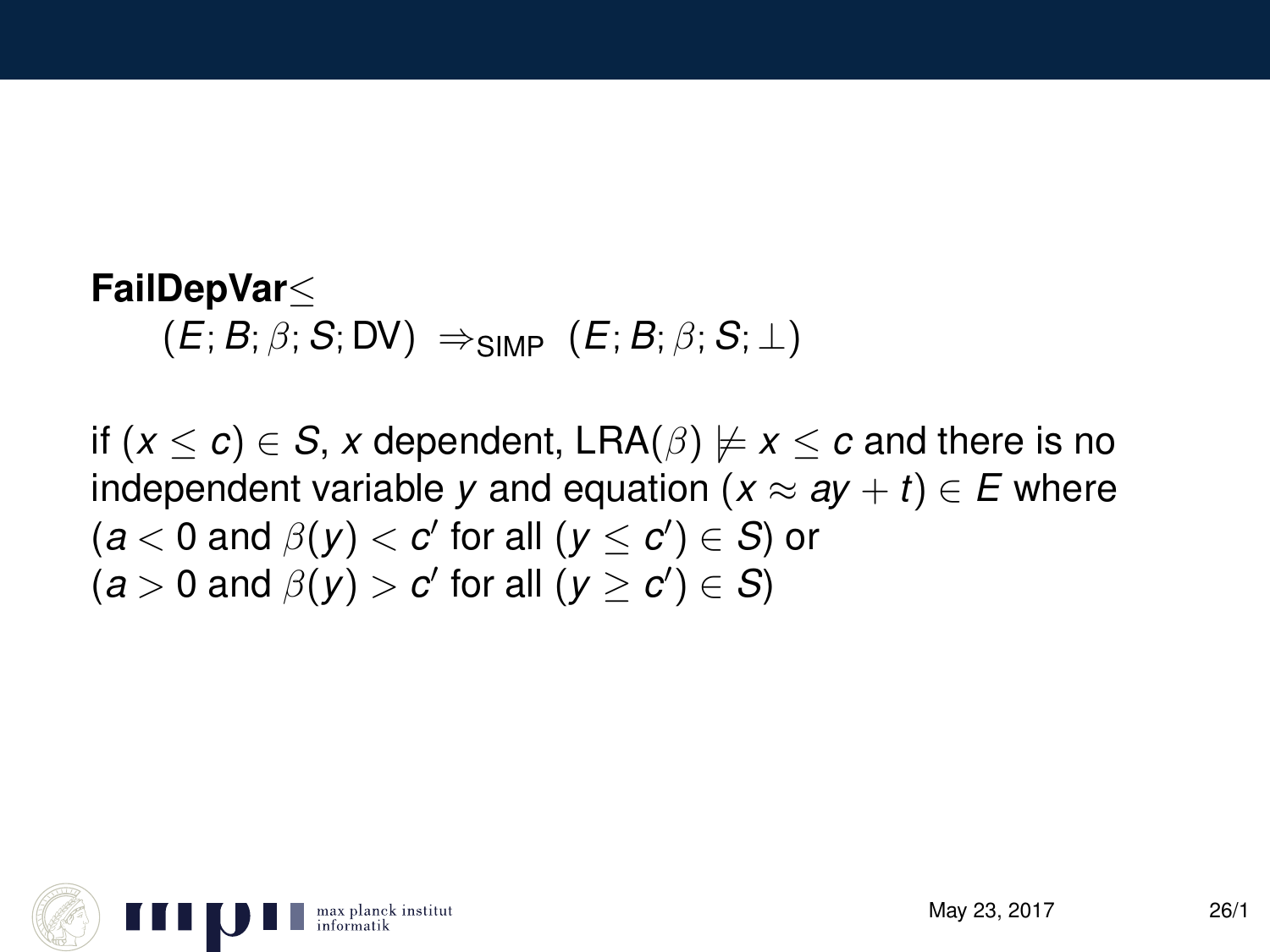# **FailDepVar**≥

 $(E; B; \beta; S; DV) \Rightarrow$ SIMP  $(E; B; \beta; S; \bot)$ 

if  $(x \ge c) \in S$ , *x* dependent,  $\beta \not\models_{\Box A} x \ge c$  and there is no independent variable *y* and equation  $(x \approx ay + t) \in E$  where  $(a > 0 \text{ and } \beta(y) < c' \text{ for all } (y \leq c') \in S$ ) or  $(a < 0 \text{ and } \beta(y) > c' \text{ for all } (y \ge c') \in S$ 

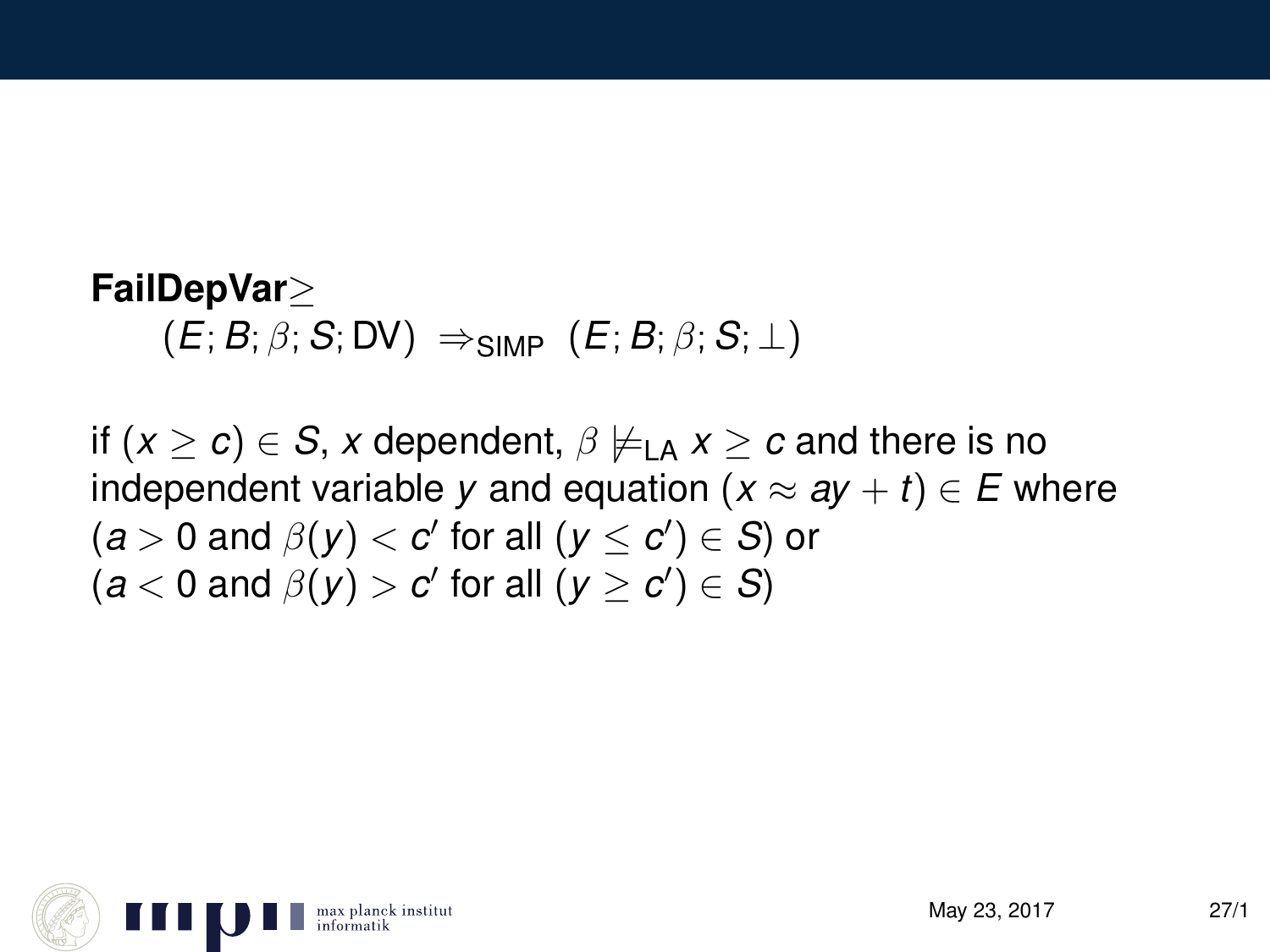#### 6.2.5 Definition (Reasonable Strategy)

A *reasonable* strategy prefers FailBounds over EstablishBounds and the FixDepVar rules select minimal variables *x*, *y* in the ordering ≺.

What does this mean?

- We apply the FixDepVar rules only to the smallest dependent variable x in the ordering  $\prec$  with a violated bound
- For the FixDepVar rules, we select the smallest variable *y* in the ordering  $\prec$  that can be used to fix x

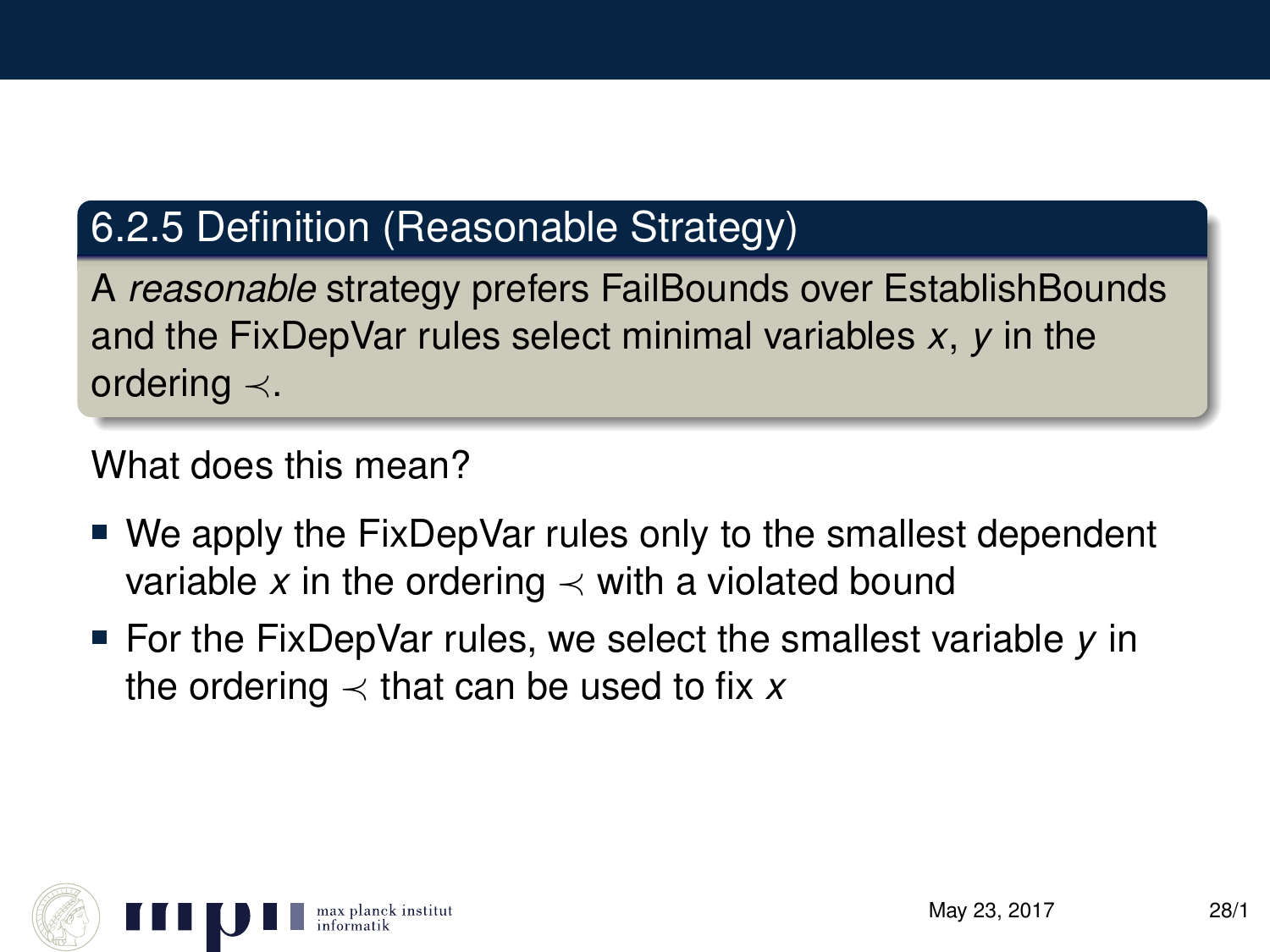#### 6.2.6 Theorem (Simplex Soundness, Completeness & Termination)

Given a reasonable strategy and initial set *N* of inequations and its separation into *E* and *B* :

(i)  $\Rightarrow$  simp terminates on (*E*; *B*;  $\beta_0$ ;  $\emptyset$ ;  $\top$ ). (ii) if  $(E; B; \beta_0; \emptyset; \top) \Rightarrow^*_{\mathsf{SIMP}} (E'; B'; \beta; S; \bot)$ , then *N* has no

#### solution,

(iii) if  $(E; B; \beta_0; \emptyset; \top) \Rightarrow^*_{\mathsf{SIMP}} (E'; \emptyset; \beta; B; \top)$  and  $(E; \emptyset; \beta; B; \top)$  is a normal form, then  $LRA(\beta) \models N$ ,

(iv) all final states  $(E'; B'; \beta; S; V)$  match either (ii) or (iii).